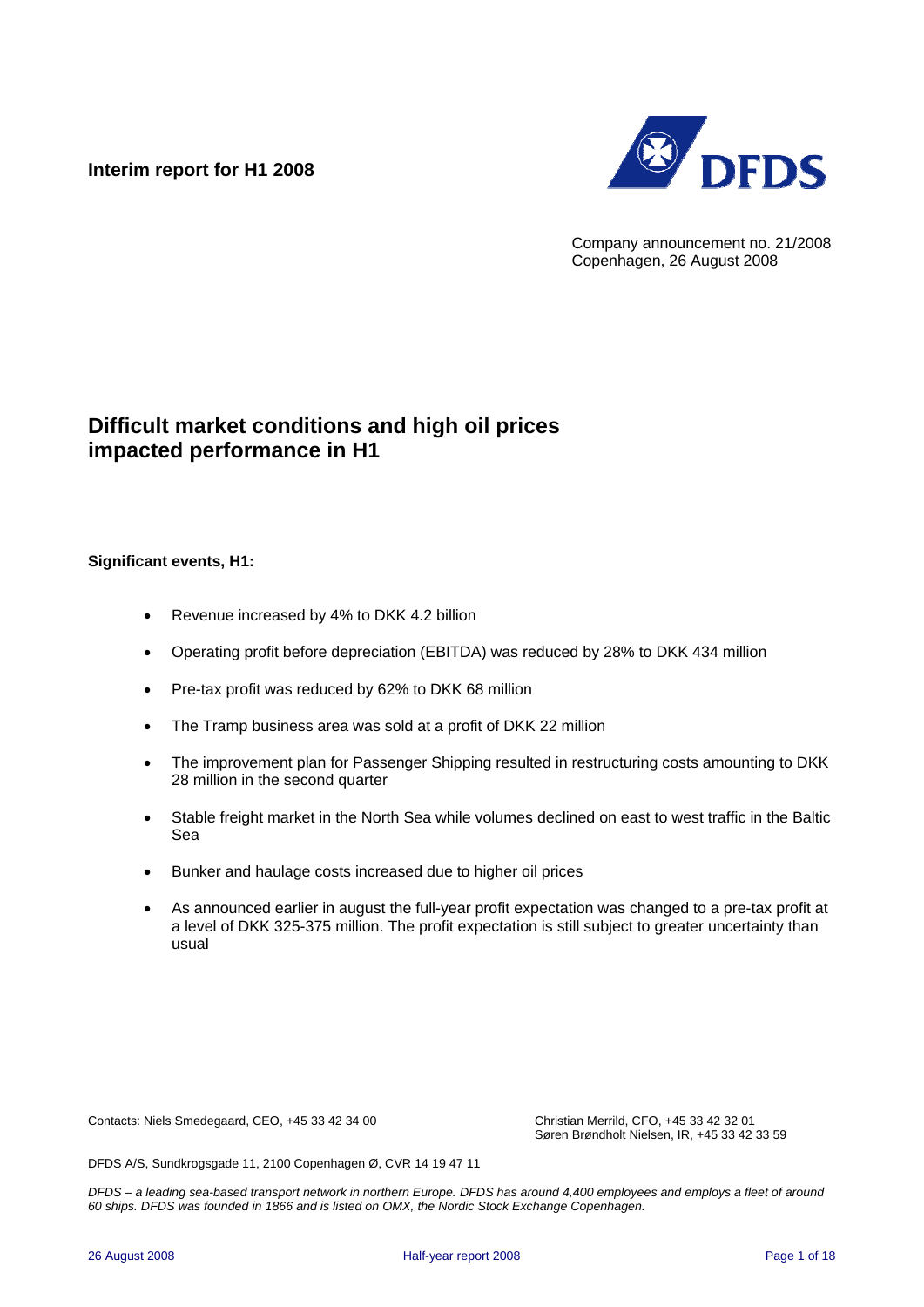## Key Figures DFDS Group

| DKK mill.                                                        | 2008<br>Q2   | 2007<br>Q2               | 2008<br>H <sub>1</sub> | 2007<br>H <sub>1</sub> | 2007      |
|------------------------------------------------------------------|--------------|--------------------------|------------------------|------------------------|-----------|
|                                                                  |              |                          |                        |                        | Full year |
| Income statement                                                 |              |                          |                        |                        |           |
| Revenue $1$                                                      | 2,209        | 2,104                    | 4,153                  | 3,984                  | 8,310     |
| Ro-Ro Shipping                                                   | 997          | 904                      | 1,923                  | 1,779                  | 3,680     |
| <b>Container Shipping</b>                                        | 441          | 394                      | 871                    | 806                    | 1,642     |
| Passenger Shipping                                               | 503          | 517                      | 823                    | 850                    | 1,932     |
| <b>Terminal Services</b>                                         | 169          | 174                      | 337                    | 351                    | 703       |
| <b>Trailer Services</b>                                          | 262          | 250                      | 520                    | 500                    | 986       |
| Operating profit before depreciation (EBITDA) <sup>1)</sup>      | 294          | 396                      | 434                    | 600                    | 1,316     |
| Ro-Ro Shipping                                                   | 211          | 243                      | 394                    | 454                    | 896       |
| <b>Container Shipping</b>                                        | 29           | 40                       | 58                     | 78                     | 151       |
| Passenger Shipping                                               | 55           | 99                       | -33                    | 50                     | 249       |
| <b>Terminal Services</b>                                         | $\mathbf{1}$ | 3                        | 4                      | 5                      | 15        |
| <b>Trailer Services</b>                                          | 10           | 18                       | 25                     | 32                     | 57        |
| Profit on disposal of ships, buildings, and terminals            | 30           | 0                        | 30                     | $-2$                   | 33        |
| Operating profit (EBIT)                                          | 180          | 251                      | 177                    | 297                    | 752       |
| Financing, net                                                   | $-54$        | $-57$                    | $-108$                 | $-116$                 | $-226$    |
| Profit before tax                                                | 126          | 194                      | 68                     | 181                    | 526       |
| Profit for the period                                            | 125          | 177                      | 60                     | 159                    | 412       |
| Profit for the period after minority interests                   | 122          | 174                      | 55                     | 154                    | 400       |
| Profit for analytical purposes                                   | 121          | 183                      | 57                     | 160                    | 485       |
|                                                                  |              |                          |                        |                        |           |
| Capital                                                          |              |                          |                        |                        |           |
| <b>Total assets</b>                                              |              |                          | 9,478                  | 9,879                  | 9,610     |
| DFDS A/S' share of the equity                                    |              |                          | 3,517                  | 3,315                  | 3,538     |
| <b>Total equity</b>                                              |              |                          | 3,614                  | 3,426                  | 3,653     |
| Net interest bearing debt                                        |              |                          | 3,683                  | 4,290                  | 3,845     |
| Invested capital, average                                        | 7,777        | 8,140                    | 7,816                  | 8,193                  | 8,113     |
| Average number of employees                                      |              |                          | 4,428                  | 4,379                  | 4,427     |
| <b>Cash flow</b>                                                 |              |                          |                        |                        |           |
| Cash flow from operating activities before finance and after tax | 320          | 399                      | 437                    | 625                    | 1,264     |
| Cash flow from investments                                       | 89           | $-101$                   | $-104$                 | $-147$                 | $-151$    |
| Acquisition of companies, activities and minority interests      | $-27$        | -1                       | -30                    | $-12$                  | $-35$     |
| Other investments                                                | 116          | $-100$                   | $-74$                  | $-135$                 | $-116$    |
| Free cash flow                                                   | 409          | 298                      | 333                    | 478                    | 1,113     |
| <b>Operations and return</b>                                     |              |                          |                        |                        |           |
| Number of operating ships                                        |              | $\overline{\phantom{a}}$ | 59                     | 65                     | 64        |
| Revenue growth, %                                                | $5.0\,$      | 13.2                     | 4.3                    | 15.5                   | 10.5      |
| EBITDA-margin, %                                                 | 13.3         | 18.8                     | 10.5                   | 15.1                   | 15.8      |
| Operating margin, %                                              | 8.1          | 11.9                     | 4.3                    | 7.4                    | 9.1       |
| Invested capital turnover rate, times                            | 1.14         | 1.03                     | 1.06                   | 0.97                   | 1.02      |
| Return on invested capital (ROIC) p.a., %                        | 8.3          | 10.9                     | 4.0                    | 6.5                    | 8.6       |
| Return on equity p.a., %                                         | 13.8         | 25.1                     | 6.5                    | 19.8                   | 14.5      |
| <b>Capital and per share</b>                                     |              |                          |                        |                        |           |
| Equity ratio, %                                                  |              | $\overline{\phantom{a}}$ | 38.1                   | 34.7                   | 38.0      |
| Financial gearing, times                                         |              | $\blacksquare$           | 1.05                   | 1.29                   | 1.09      |
| Earnings per share (EPS), DKK                                    | 15.81        | 22.76                    | 7.19                   | 20.17                  | 52.40     |
| Dividend per share, DKK                                          |              |                          |                        |                        | 15.0      |
| Number of shares at the end of the period, '000                  |              | ٠                        | 8,000                  | 8,000                  | 8,000     |
| Share price at the end of the period, DKK                        |              | $\overline{\phantom{m}}$ | 680                    | 710                    | 790       |
| Market value, DKK mill.                                          |              | $\overline{\phantom{a}}$ | 5,440                  | 5,680                  | 6,320     |

 $1)$  The figures per business area do not sum to the Group figures as, among other things, eliminations and non-allocated items are not included.

*Definitions on page 18.*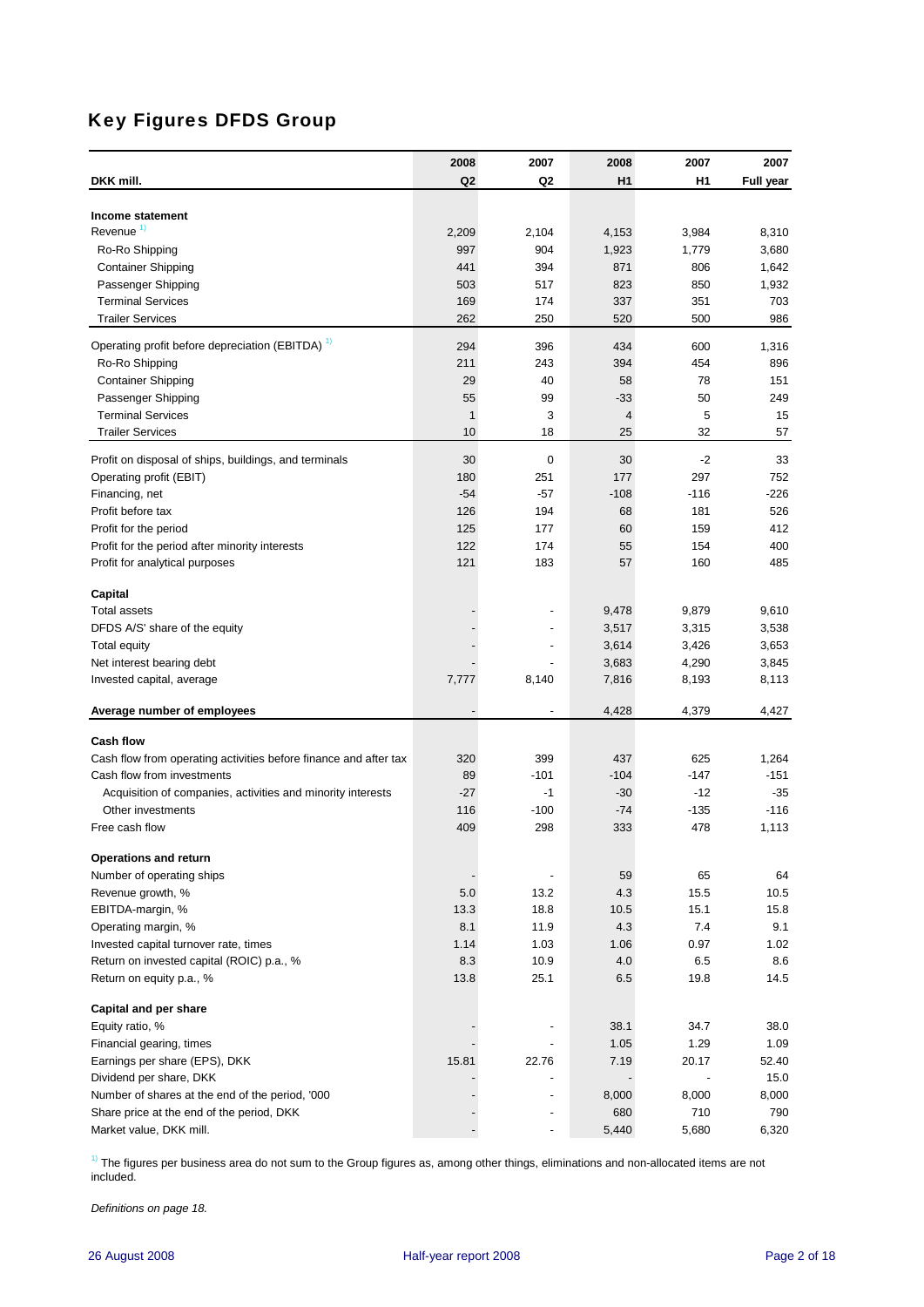#### **Market trends**

As a whole, market growth in the northern European transport sector eased off during the second quarter although both segments and market areas with continued growth and areas with stagnant or decreasing volume are represented.

The general trend of declining market growth is expected to continue during the second six months of 2008.

The increase in oil prices during the first half year resulted in a significant increase in costs for the transport sector. In some segments and market areas this increase can be charged forward to customers whereas competitive conditions in other areas only enable partial coverage of the increase.

The low level of market growth also causes excess capacity in certain segments and market areas and this, of course, increases competitive pressure. However, in general, the price level was relatively stable during the first six months.

In addition to this, the effects of the depreciation of the British pound affected traffic around the UK.

#### **Activities adjusted to market conditions**

To counteract the change in market conditions several activities have already been adjusted and, during the second half-year, further adjustments will be implemented. Adjustments include:

- Tonnage:
	- o Return of a ro-pax ship and a container ship
	- o Chartering out of two ro-ro ships
	- o Lay-up of one passenger ship
- Capacity reductions:
	- $\overline{\circ}$  One ship to be taken out of service on the ro-pax route between Germany and Latvia
	- o Ro-ro route between Sweden and Belgium will be reduced from four to three ships
	- o Lo-lo routes between Ireland and Holland will be reduced from five to four ships
- Cost reductions:
	- o Renegotiations of rate agreements for certain activities
	- o Implementation of phase two of the improvement plan for DFDS Seaways relating to productivity on board
	- o Improvement plan initiated on DFDS Nordic Terminal, Immingham
- o Extension of sailing times on several routes
- Sales activities:
	- o Price adjustments
	- o Additional sales via sales organisation (Freight Sales Solutions) aimed at industrial customers

The above initiatives have been included in the profit forecast and are expected to be implemented during the second half-year. In addition, other initiatives are being assessed.

#### **More freight capacity in the North Sea**

Three ro-ro ships will be extended in 2009 to ensure sufficient freight capacity on the market between Sweden and England in the coming years. At the same time, environmental impact and cost per unit will also be reduced as bunker consumption per ship will remain unchanged relative to today.

The extension will result in an increase in capacity of 25% per ship. Total investment amounts to DKK 280 million of which DKK 170 million will be incurred in 2008 and the remainder in 2009.

#### **Sale of the Tramp business area**

As a consequence of DFDS' network strategy, an agreement was entered into concerning the sale of the Tramp business area, consisting of four tramp ships, at the beginning of May 2008.

The sale of the business area resulted in a profit of DKK 22 million and increased free cash flow by DKK 156 million.

#### **H1 accounts and expectations**

#### **Revenue**

Group revenue for H1 2008 rose to DKK 4,153 million, an increase of 4% compared to the same period last year.

#### **Revenue**

| DKK mill.                 | H <sub>107</sub> | H <sub>108</sub> | Change, % |
|---------------------------|------------------|------------------|-----------|
| Ro-Ro Shipping            | 1,779            | 1,923            | 8         |
| <b>Container Shipping</b> | 806              | 871              | 8         |
| Passenger Shipping        | 850              | 823              | $-3$      |
| <b>Terminal Services</b>  | 351              | 337              | $-4$      |
| <b>Trailer Services</b>   | 500              | 520              | 4         |
| Tramp                     | 56               | 37               | -34       |
| Eliminations etc.         | $-358$           | $-358$           | n.a.      |
| <b>DFDS Group</b>         | 3.984            | 4.153            |           |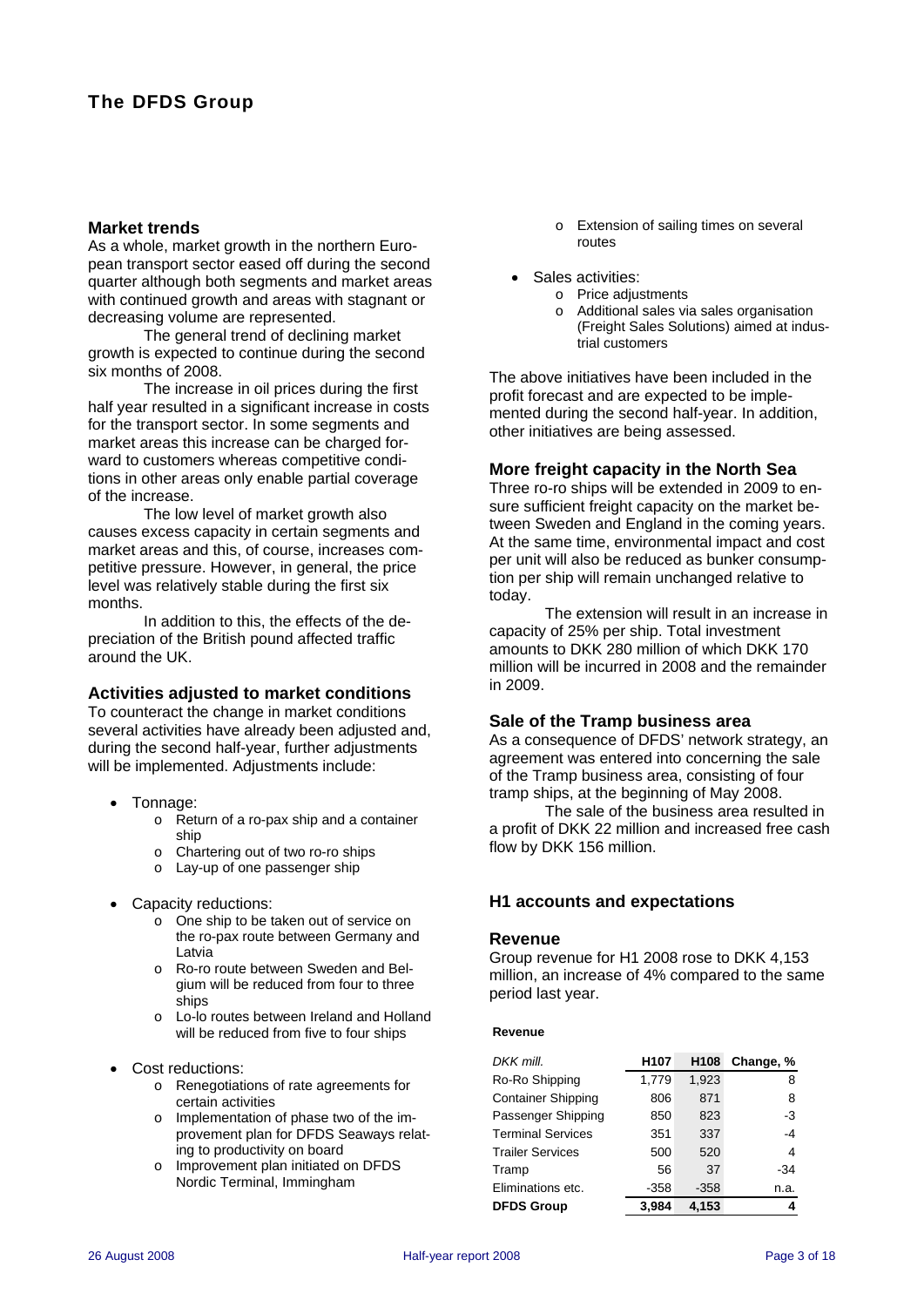The majority of the increase in the Group's revenue is attributable to oil price surcharges on Ro-Ro Shipping and Container Shipping and increased activity in the latter business area.

Adjusted for the income from the charter of a passenger ship in 2007, Passenger Shipping's revenue for H1 2008 equalled the revenue for the same period last year.

#### **Operating profit before depreciation (EBITDA)**

Group EBITDA for H1 2008 was DKK 434 million, a decrease of 28%, due to a reduction in the EBITDA margin of 4.6 percentage points to 10.5% compared with the same period last year.

 The reduction in the margin is partly due to an increase in the level of bunker and haulage costs and partly due to a lower capacity utilisation rate resulting from the decline in market growth.

 In all business areas, performance is composed of areas of stable development and areas with a significant decrease in profit due to changes in market conditions.

The performance of each individual business area is described in more detail on page 6- 10. However, it should be noted that Passenger Shipping's EBITDA cannot be directly compared with the same period last year due to special items. These items, which amount to a total of DKK 64 million, are described in detail on page 8.

#### **Operating profit before depreciation (EBITDA)**

| DKK mill                  | H <sub>107</sub> | H108  | Change, % |
|---------------------------|------------------|-------|-----------|
| Ro-Ro Shipping            | 454              | 394   | $-13$     |
| <b>Container Shipping</b> | 78               | 58    | $-26$     |
| Passenger Shipping        | 50               | $-33$ | -166      |
| <b>Terminal Shipping</b>  | 5                | 4     | $-20$     |
| <b>Trailer Shipping</b>   | 32               | 25    | -22       |
| <b>Tramp Shipping</b>     | 1                | 11    | 1,000     |
| Non-allocated items       | $-20$            | $-25$ | n.a.      |
| <b>DFDS Group</b>         | 600              | 434   | -28       |



#### **DFDS Group - EBITDA per quarter** DKK mill.

#### **Profits, depreciation and EBIT**

Depreciation for H1 2008 was reduced by DKK 11 million to DKK 290 million. Around half of this reduction is due to the end of depreciation on tramp

ships in connection with the decision to sell Tramp. In addition to this, there were several small reductions in the other business areas.

#### **Profits on disposals and depreciation, Group**

| DKK mill.              | H <sub>107</sub> | H <sub>108</sub> | Change, % |
|------------------------|------------------|------------------|-----------|
| <b>EBITDA</b>          | 600              | 434              | $-28$     |
| Associated companies   | 0                | $-1$             | n.a.      |
| Profit on disposals    | -2               | 30               | n.a.      |
| Depreciation           | $-301$           | $-290$           | -4        |
| Goodwill/neg. goodwill | O                | 4                | n.a.      |
| EBIT                   | 297              | 177              | -41       |

EBIT was subsequently DKK 177 million, corresponding to a decrease of 40%.

#### **Net financing**

The net cost of financing for H1 2008 was reduced by 7% to DKK 108 million. Net interest cost declined due to the lower level of net interestbearing debt, partially offset by a higher interest rate level.

#### **Finance, net, Group**

| DKK mill.              | H107   |        | H108 Change, % |
|------------------------|--------|--------|----------------|
| Interest, net          | $-107$ | $-101$ | -6             |
| Financial gains/losses | -1     | -1     | 0              |
| Other items            | -8     | -6     | $-25$          |
| Total                  | $-116$ | -108   | -7             |

#### **Pre-tax profit**

Subsequently, pre-tax profit for H1 2008 was DKK 68 million, corresponding to a decrease of 62% compared to the same period last year.

#### **Balance sheet and investments**

Total assets at the end of H1 amounted to DKK 9.48 billion, 4% less than the same period last year and 1% less than at the end of 2007.

The decrease in total assets compared to the same period last year is primarily due to the sale of a passenger ship in the second half of 2007 and the sale of tramp ships in the second quarter of 2008. In addition, H1's depreciation exceeds investments for the period.

#### **Invested capital and ROIC**

The average invested capital in H1 2008 amounted to DKK 7.82 billion, a reduction of 5% compared to the same period last year.

The return on invested capital in the period was 4.0% p.a., 2.5 percentage points below the same period in 2007.

#### **Profit forecast for 2008**

As stated in DFDS' annual report and interim report for the first quarter, the previous profit forecasts were subject to greater uncertainty than usual. Due to the prospect of a longer lasting weakening of the economy, including increasingly difficult market conditions in the second half of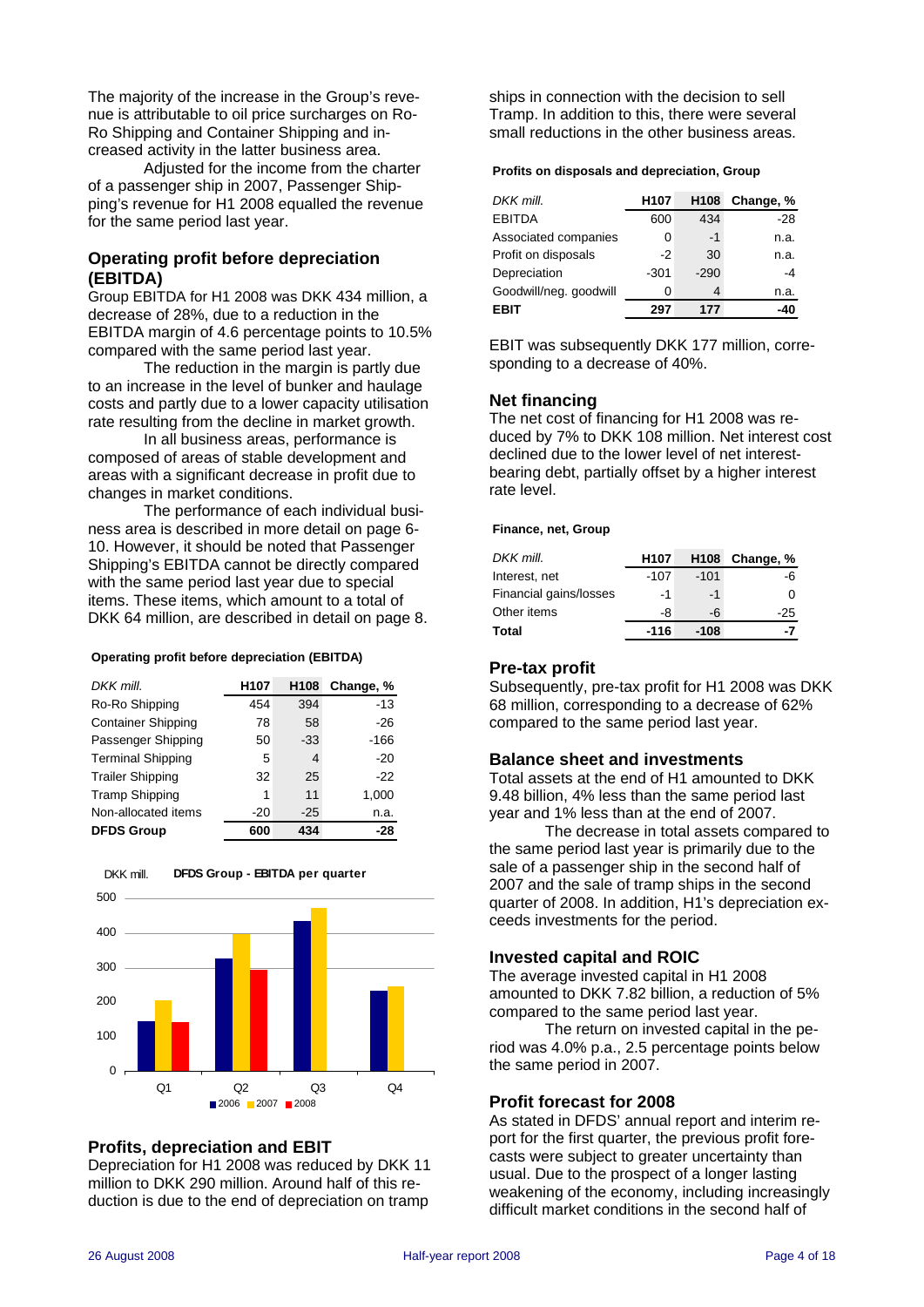2008, a rise in bunker costs and restructurering costs, the Group profit forecast for 2008 was changed on 14 August as follows:

- **Revenue growth** is expected to be approximately 2%. Growth was previously expected to be 3-5%
- **Operating profit before depreciation (EBITDA)** is expected to be 15-20% lower than in 2007. A rise of 0-2% was previously forecast

• **Pre-tax profit** is adjusted downwards from approximately DKK 500 million to DKK 325- 375 million

Total net investments for the year are expected to be approximately DKK 400 million, which is DKK 200 million more than previously announced, primarily due to the extension of the ro-ro tonnage for the North Sea.

The profit forecast is still subject to greater uncertainty than usual due to uncertainty about especially developments in market growth and oil prices.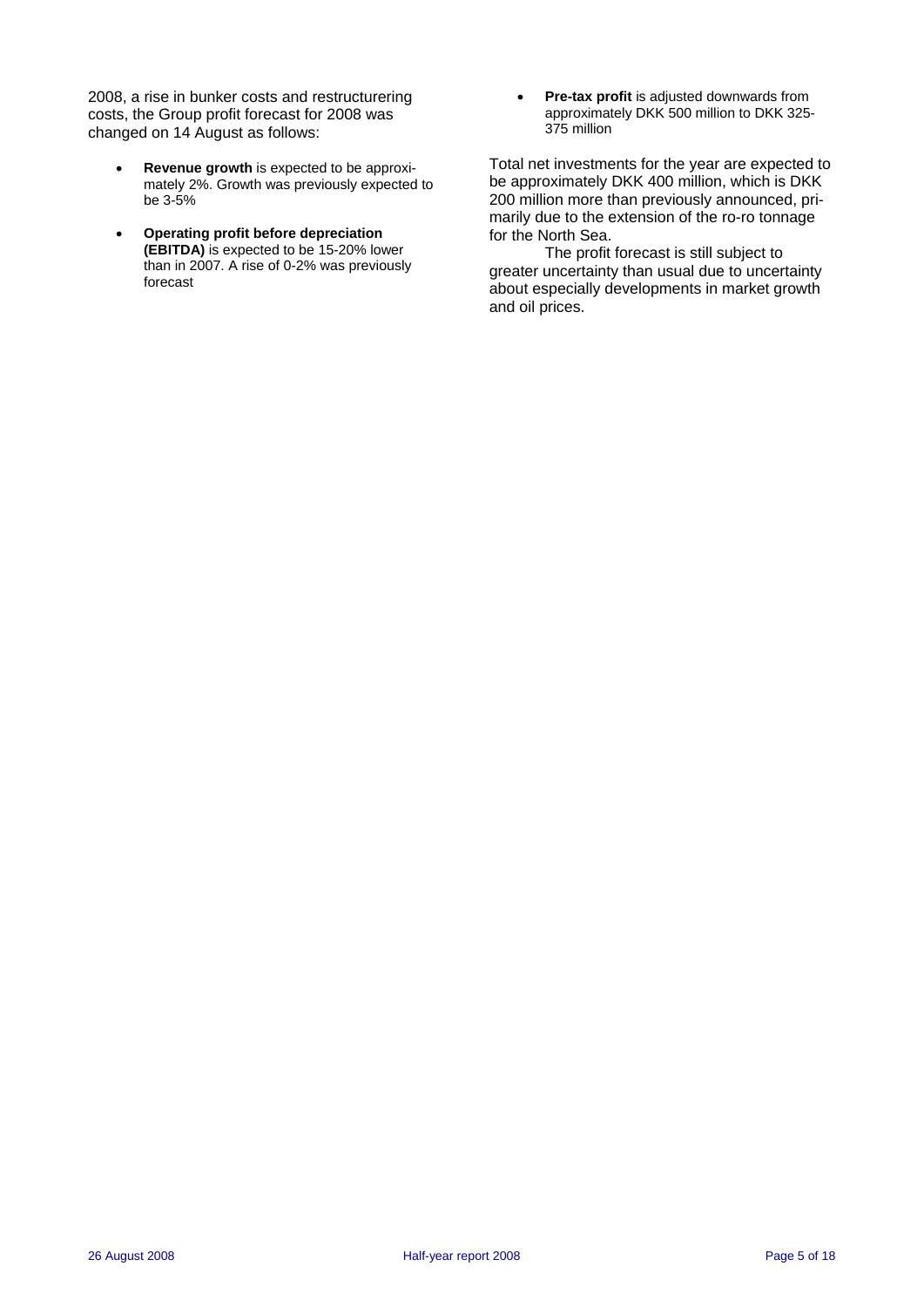## Ro-Ro Shipping

*Ro-Ro Shipping operates route networks based on ro-ro and ro-pax tonnage in the North Sea and the Baltic Sea. The most important customer groups are haulage and forwarding companies, as well as producers of heavy industrial goods.* 

| 2007                                          |       |       |             |       | 2008      |              | 2008           | 2007   |        |
|-----------------------------------------------|-------|-------|-------------|-------|-----------|--------------|----------------|--------|--------|
| DKK mill.                                     | Q1    | Q2    | Q3          | Q4    | Full year | Q1           | Q <sub>2</sub> | H1     | H1     |
| <b>Ro-Ro Shipping</b>                         |       |       |             |       |           |              |                |        |        |
| Revenue                                       | 875   | 904   | 951         | 950   | 3,680     | 926          | 997            | 1,923  | 1.779  |
| Operating profit before depreciation (EBITDA) | 211   | 243   | 244         | 198   | 896       | 183          | 211            | 394    | 454    |
| Sale of assets                                | $-2$  | 0     | $\mathbf 0$ | 0     | $-2$      | $\mathbf{0}$ |                |        | $-2$   |
| Depreciation                                  | $-63$ | $-63$ | $-65$       | $-65$ | $-256$    | $-62$        | $-61$          | $-123$ | $-126$ |
| Operating profit (EBIT)                       | 146   | 180   | 179         | 133   | 638       | 121          | 157            | 278    | 326    |
| Operating profit margin (EBIT), %             | 16.7  | 19.9  | 18.8        | 14.0  | 17.3      | 13.1         | 15.7           | 14.5   | 18.3   |
| Invested capital, average                     | 4,533 | 4,475 | 4,444       | 4,408 | 4,464     | 4,435        | 4,486          | 4,446  | 4,501  |
| Return on invested capital (ROIC) p.a., %     | 12.9  | 14.2  | 15.3        | 11.2  | 13.3      | 10.9         | 12.3           | 11.0   | 13.0   |
| Lanemetres, '000                              | 2,666 | 2,690 | 2,624       | 2,638 | 10,618    | 2,605        | 2,665          | 5,270  | 5,356  |
| Passengers (Baltic Sea), '000                 | 39    | 57    | 76          | 48    | 220       | 45           | 58             | 103    | 96     |

#### **Market trends**

There continued to be a relatively stable development in the Scandinavian economies during the first half of 2008 and this contributed to maintaining a stable but stagnating freight market in the North Sea during H1 2008.

In the Baltic Sea region an economic slowdown resulted in reduced market growth for maritime transport. Moreover, the weakening of the USD has reduced traffic flows between Russia and EU. The present political tension between Russia and the EU is also having a negative impact on the market.

#### **Operational developments**

The number of transported lanemetres was 2% down in the first half-year compared to the same period last year. As a whole, the level of activity in the North Sea was almost on a par with the same period last year whereas the level of activity on several of the routes from east to west in the Baltic Sea was reduced due to an increase in competition from the landbased transport sector.

Total freight capacity was 7% higher in the first six months, mainly due to the deployment of more tonnage on the route between Denmark and Lithuania (BalticBridge) and the deployment of an extra ship on the route between Germany and Latvia (HansaBridge). There were only small changes to the capacity on the other routes.

#### **Earnings performance**

Revenue rose by 8% to DKK 1,923 million, primarily due to an increase in oil price surcharges. On the whole, the decline in the number of transported lanemetres was offset by a corresponding rise in the price level.

Operating profit before depreciation (EBITDA) was reduced by 13% to DKK 394 million. The increase in bunker costs was mainly offset by oil price surcharges and, thus, the fall in profits relates primarily to increases in capacity on routes where expected increases in volume did not materialise. Furthermore, the deterioration of the competitive situation for east-west routes in the Baltic Sea resulted in a significant decrease in profits.

The return on invested capital for H1 2008 was 11% p.a.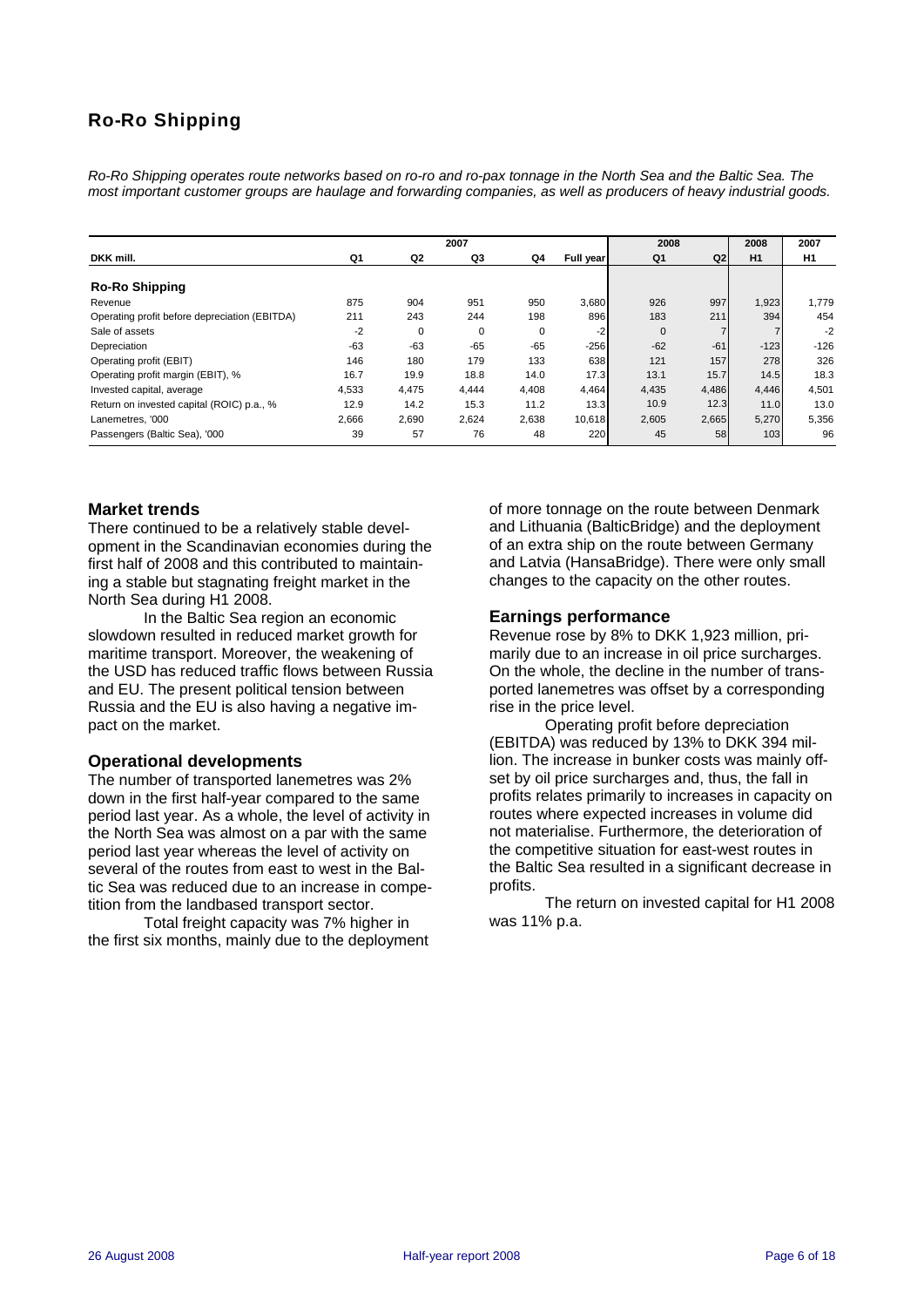## Container Shipping

*Container Shipping comprises route networks based on lo-lo tonnage in the North Sea, the Irish Sea and the north of Spain. The most important customer groups are import and export companies, as well as producers of heavy industrial goods.* 

| 2007                                          |       |       |       |       | 2008      |              | 2008           | 2007  |             |
|-----------------------------------------------|-------|-------|-------|-------|-----------|--------------|----------------|-------|-------------|
| DKK mill.                                     | Q1    | Q2    | Q3    | Q4    | Full year | Q1           | Q <sub>2</sub> | H1    | H1          |
| <b>Container Shipping</b>                     |       |       |       |       |           |              |                |       |             |
| Revenue                                       | 412   | 394   | 420   | 416   | 1,642     | 430          | 441            | 871   | 806         |
| Operating profit before depreciation (EBITDA) | 38    | 40    | 40    | 33    | 151       | 29           | 29             | 58    | 78          |
| Sale of assets                                | 0     | 0     | 0     | 0     |           | $\mathbf{0}$ |                |       | $\mathbf 0$ |
| Depreciation                                  | $-20$ | $-21$ | $-18$ | $-22$ | $-81$     | $-21$        | $-21$          | $-42$ | $-41$       |
| Operating profit (EBIT)                       | 18    | 19    | 22    | 11    | 70        | 8            | 6              | 14    | 37          |
| Operating profit margin (EBIT), %             | 4.4   | 4.8   | 5.2   | 2.6   | 4.3       | 1.9          | 1.4            | 1.6   | 4.6         |
| Invested capital, average                     | 955   | 950   | 965   | 970   | 960       | 935          | 916            | 930   | 953         |
| Return on invested capital (ROIC) p.a., %     | 6.8   | 7.0   | 7.6   | 4.0   | 6.3       | 2.9          | 2.9            | 2.7   | 6.6         |
| Tons, '000                                    | 543   | 517   | 527   | 513   | 2,100     | 608          | 606            | 1,214 | 1,060       |
| Containers, '000                              | 29    | 31    | 29    | 28    | 117       | 25           | 29             | 54    | 60          |

#### **Market trends**

The current slowdown in economic development has particularly affected the Irish and English markets, which are important to Container Shipping, where low market growth has contributed to the creation of excess capacity and pressure on the price level.

In addition, rising fuel prices have increased the cost level for haulage included in door-door solutions.

#### **Operational developments**

With regard to operations originating in Norway (DFDS Lys Line), industrial logistics showed an increase in profits whereas there was a deterioration of market conditions for door-door operations in the North Sea due to low market growth and increased competition.

The volume between Ireland and the Continent remained at approximately the same level as the same period last year, but a significant increase in haulage costs and a decline in the price level due to excess capacity resulted in a considerable decline in profits from operations.

#### **Earnings performance**

Revenue for the first half-year rose by 8% to DKK 871 million. Around 40% of this increase is attributable to oil price surcharges and the remainder to increased activity in industrial logistics and chartering.

Operating profit before depreciation (EBITDA) for the first half-year decreased by 26% to DKK 58 million. The majority of the decrease is attributable to activities between Ireland and the Continent.

The return on invested capital for H1 2008 was 3% p.a.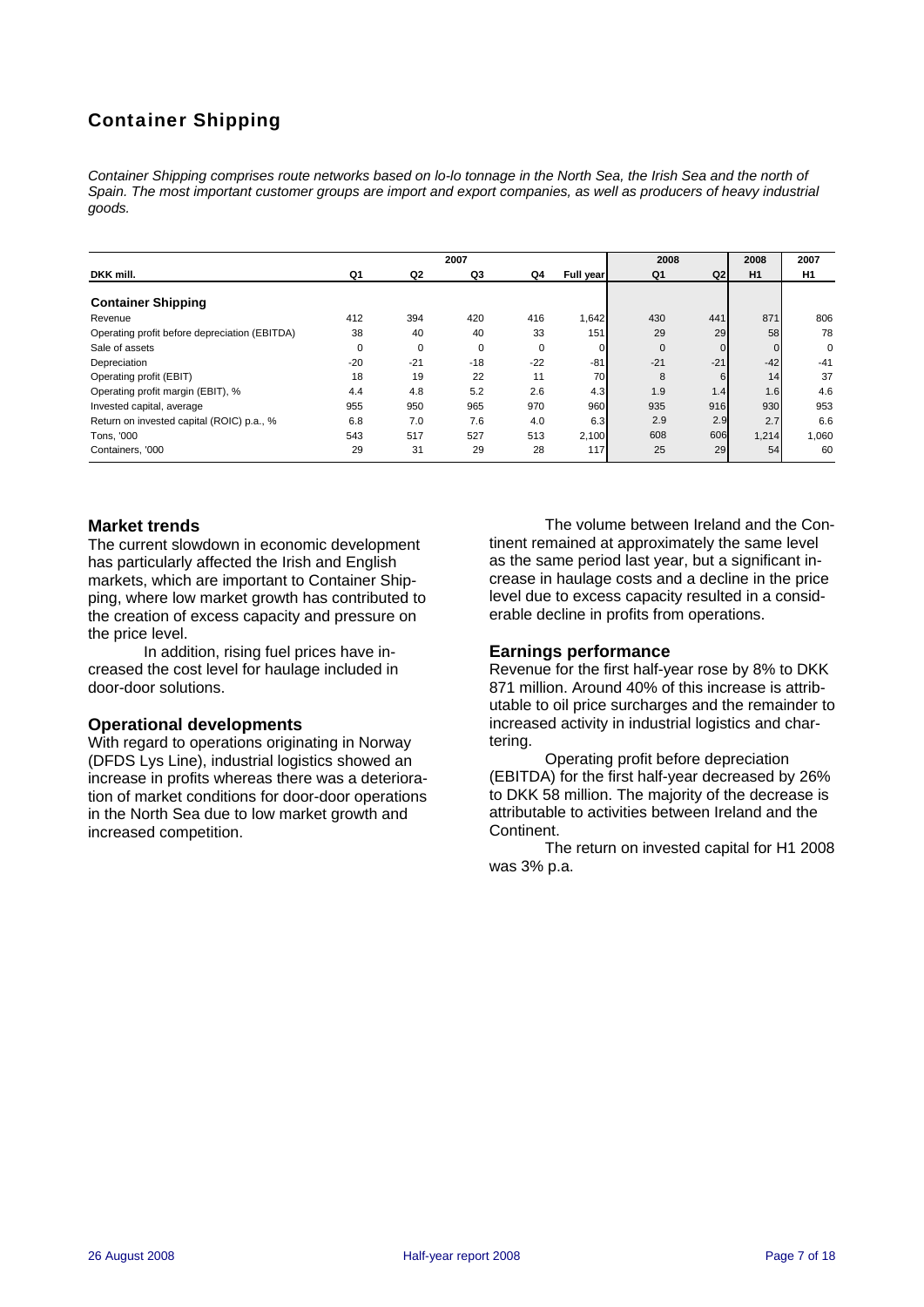## Passenger Shipping

*Passenger Shipping operates a network of passenger routes based on cruise-ferry tonnage in the North Sea and Kattegat / Skagerrak. The most important customer groups are passengers with their own vehicles, Mini Cruises, conferences and tour operators. In addition, DFDS Canal Tours operates tours around the canals of Copenhagen.* 

| 2007                                          |          |          |          |       | 2008            |              | 2008           | 2007    |                |
|-----------------------------------------------|----------|----------|----------|-------|-----------------|--------------|----------------|---------|----------------|
| DKK mill.                                     | Q1       | Q2       | Q3       | Q4    | Full year       | Q1           | Q <sub>2</sub> | H1      | H <sub>1</sub> |
| <b>Passenger Shipping</b>                     |          |          |          |       |                 |              |                |         |                |
| Revenue                                       | 333      | 517      | 650      | 432   | 1,932           | 320          | 503            | 823     | 850            |
| Operating profit before depreciation (EBITDA) | $-49$    | 99       | 191      | 8     | 249             | $-88$        | 55             | $-33$   | 50             |
| Sale of assets                                | $\Omega$ | $\Omega$ | $\Omega$ | 35    | 35 <sub>1</sub> | $\mathbf{0}$ |                |         | $\Omega$       |
| Depreciation                                  | $-53$    | $-42$    | $-50$    | $-38$ | $-183$          | $-47$        | $-46$          | $-93$   | $-95$          |
| Operating profit (EBIT)                       | $-102$   | 57       | 141      | 5     | 101             | $-135$       | 10             | $-125$  | $-45$          |
| Operating profit margin (EBIT), %             | $-30.6$  | 11.0     | 21.7     | 1.2   | 5.2             | $-42.2$      | 2.0            | $-15.2$ | $-5.3$         |
| Invested capital, average                     | 2,038    | 1,967    | 1,958    | 1,921 | 1,973           | 1,840        | 1,767          | 1,802   | 2,008          |
| Return on invested capital (ROIC) p.a., %     | $-20.1$  | 10.2     | 27.5     | 0.9   | 4.7             | $-29.3$      | 2.0            | $-12.4$ | $-4.0$         |
| Passengers, '000                              | 271      | 402      | 494      | 332   | 1.499           | 271          | 391            | 662     | 673            |

#### **Market trends**

The slowdown in economic development gives rise to lower market growth and, thus, increased pressure on market conditions for passenger shipping due to excess capacity, price competition and increasingly late bookings. It also makes it more difficult to cover increasing bunker costs.

#### **Operational developments**

Passenger numbers in H1 2008 were 2% lower than the same period last year. There were 3% fewer passengers on the Oslo route but, in spite of intense competition on the Norwegian market, total revenue per passenger remained at the same level as for H1 2007.

On the Amsterdam route the number of passengers remained at the same level as for H1 2007 even though the number of departures was reduced by 3%. However, the route's market position was impaired by the depreciation of the British pound and earnings did not meet the expectations associated with the capacity increases implemented in 2007. In addition, there was a significant increase in the route's net bunker costs.

As previously announced, the Bergen route will be closed down at the beginning of September 2008 due to an unsatisfactory level of earnings. The route achieved a profit increase in the first half-year; however, the increase was lower than expected and still unsatisfactory.

#### **Improvement plan**

As announced in May 2008, targeted efforts were initiated to improve earnings in the business area. These included the closure of the Bergen route. In addition to this, a new, focused organisational

structure was introduced in May with 70 fewer shore-based employees.

The above-mentioned changes resulted in restructuring costs amounting to DKK 28 million, which were recognised in the second quarter. The next phase of the plan is focused on improving productivity on board and this work was begun in June.

#### **Earnings performance**

Revenue for the first half-year amounted to DKK 823 million. This was on a par with the same period last year adjusted for a ship charter that ended in December 2007. There was a small decline in ticket income per passenger whereas revenue on board remained at the same level as for H1 2007.

Operating profit before depreciation (EBITDA) amounted to DKK -33 million, which was DKK 83 million less than H1 2007. However, EBITDA for the half-year is not directly comparable due to the following items:

- restructuring costs of DKK 28 million
- income of DKK 16 million from a ship charter in H1 2007
- a change in accrual of expenses due resulted in a net additional cost of DKK 20 million which will be adjusted in the second half-year

Thus, these items reduced the EBITDA for the half-year by a total of DKK 64 million compared with H1 2007. Of the remaining profit decline of DKK 19 million, DKK 25 million can be attributed to a net increase in bunker cost.

As was the case for the previous halfyear, the return on invested capital for H1 2008 was negative due to seasonal fluctuations.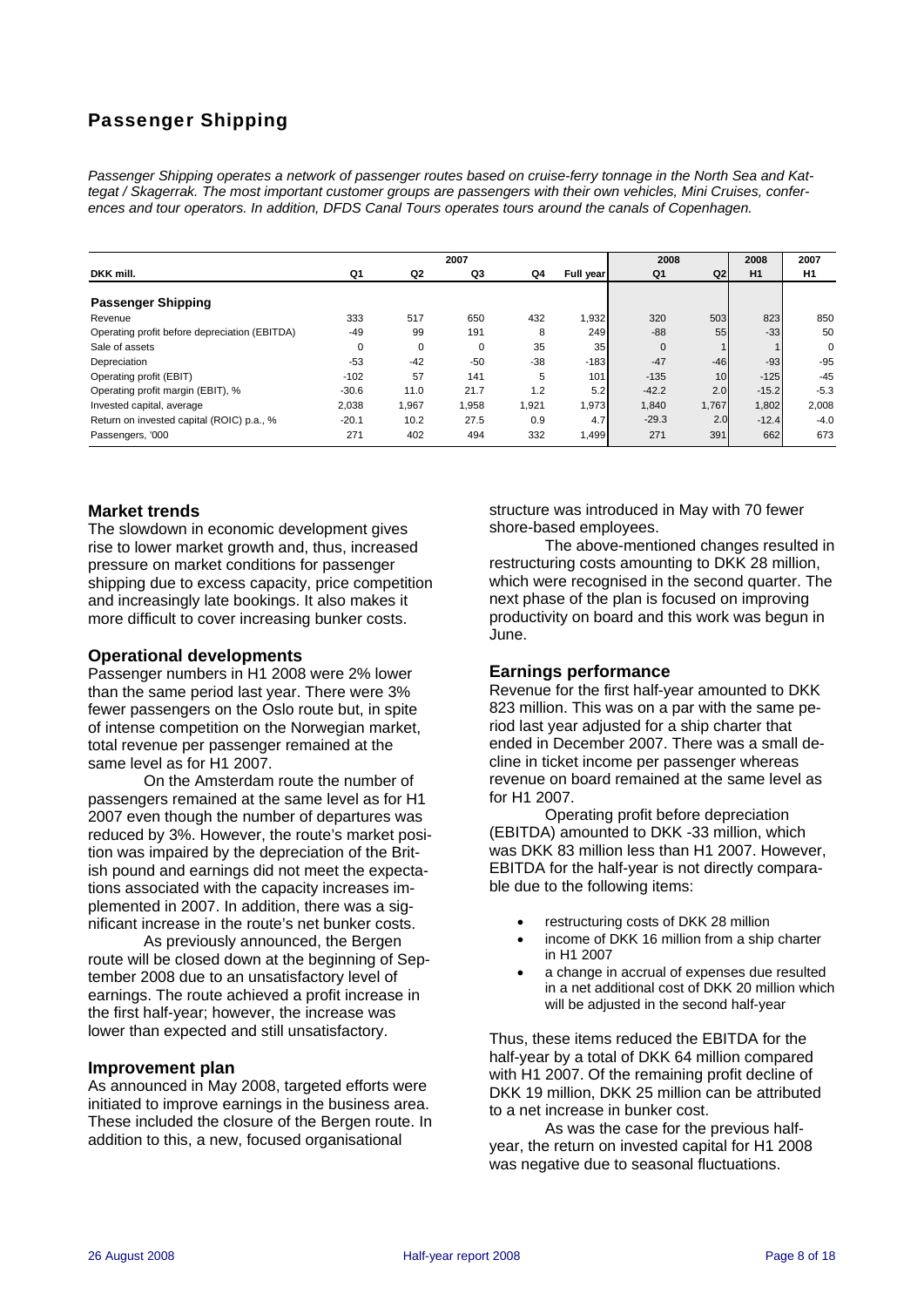## Terminal Services

*Terminal Services operates port terminals in Denmark, Great Britain, the Netherlands and Norway, where unit loads such as trailers, containers, automobiles and industrial goods are processed. Passengers are also processed in some terminals.* 

| 2007                                          |                |                |                |          | 2008            |              | 2008           | 2007   |                |
|-----------------------------------------------|----------------|----------------|----------------|----------|-----------------|--------------|----------------|--------|----------------|
| DKK mill.                                     | Q1             | Q <sub>2</sub> | Q3             | Q4       | Full year       | Q1           | Q <sub>2</sub> | H1     | H <sub>1</sub> |
| <b>Terminal Services</b>                      |                |                |                |          |                 |              |                |        |                |
| Revenue                                       | 177            | 174            | 173            | 179      | 703             | 168          | 169            | 337    | 351            |
| Operating profit before depreciation (EBITDA) | $\overline{2}$ | 3              | $\overline{2}$ | 8        | 15 <sub>h</sub> | 3            |                |        | 5              |
| Sale of assets                                | $\Omega$       | $\Omega$       | $\Omega$       | $\Omega$ |                 | $\mathbf{0}$ |                |        | 0              |
| Depreciation                                  | -7             | $-7$           | -6             | $-7$     | $-27$           | $-6$         | $-6$           | $-12$  | $-14$          |
| Operating profit (EBIT)                       | -5             | $-4$           | $-4$           |          | $-12$           | $-3$         | -5             | -8     | -9             |
| Operating profit margin (EBIT), %             | $-2.8$         | $-2.3$         | $-2.3$         | 0.6      | $-1.7$          | $-1.8$       | $-3.0$         | $-2.4$ | $-2.6$         |
| Invested capital, average                     | 466            | 493            | 485            | 440      | 466             | 419          | 408            | 415    | 484            |
| Return on invested capital (ROIC) p.a., %     | $-3.7$         | $-2.5$         | $-2.8$         | 1.1      | $-2.0$          | $-2.7$       | $-4.3$         | $-3.3$ | $-2.9$         |
| Tons, '000                                    | 4,460          | 4,484          | 4,489          | 4,446    | 17,879          | 4,543        | 4,200          | 8,743  | 8,944          |

#### **Market trends**

Due to a high proportion of internal revenue from Ro-Ro Shipping in particular, but also from Container Shipping, market trends are closely linked to these areas. In general, the market for third party goods, including steel products, was positive.

#### **Operational developments**

There was an increase in third party customers in the first six months and, to a certain extent, this offset the lower volumes on own routes.

The ownership interest in the Norwegian terminal, Moss Container Terminal, was increased to 100% from 50% at 1 April.

An efficiency improvement project will be implemented during the second half of the year at the DFDS Nordic Terminal in Immingham. The

aim is to achieve a significant improvement of the terminal's profit level.

#### **Earnings performance**

Revenue for the first half-year was DKK 337 million, which was 4% lower than the same period last year. The decrease in revenue is attributable to slightly lower volumes from own routes and the depreciation of the British pound, GBP.

Operating profit before depreciation (EBITDA) for the half-year amounted to DKK 4 million, a decrease of DKK 1 million. Compared with the profit for H1 2007, profits in H1 2008 were affected by DKK 3 million in costs related to preparation of the effciency project at DFDS Nordic Terminal. Adjusting for this, profits improved primarily due to third party business.

The return on invested capital for H1 2008 was negative 3% p.a.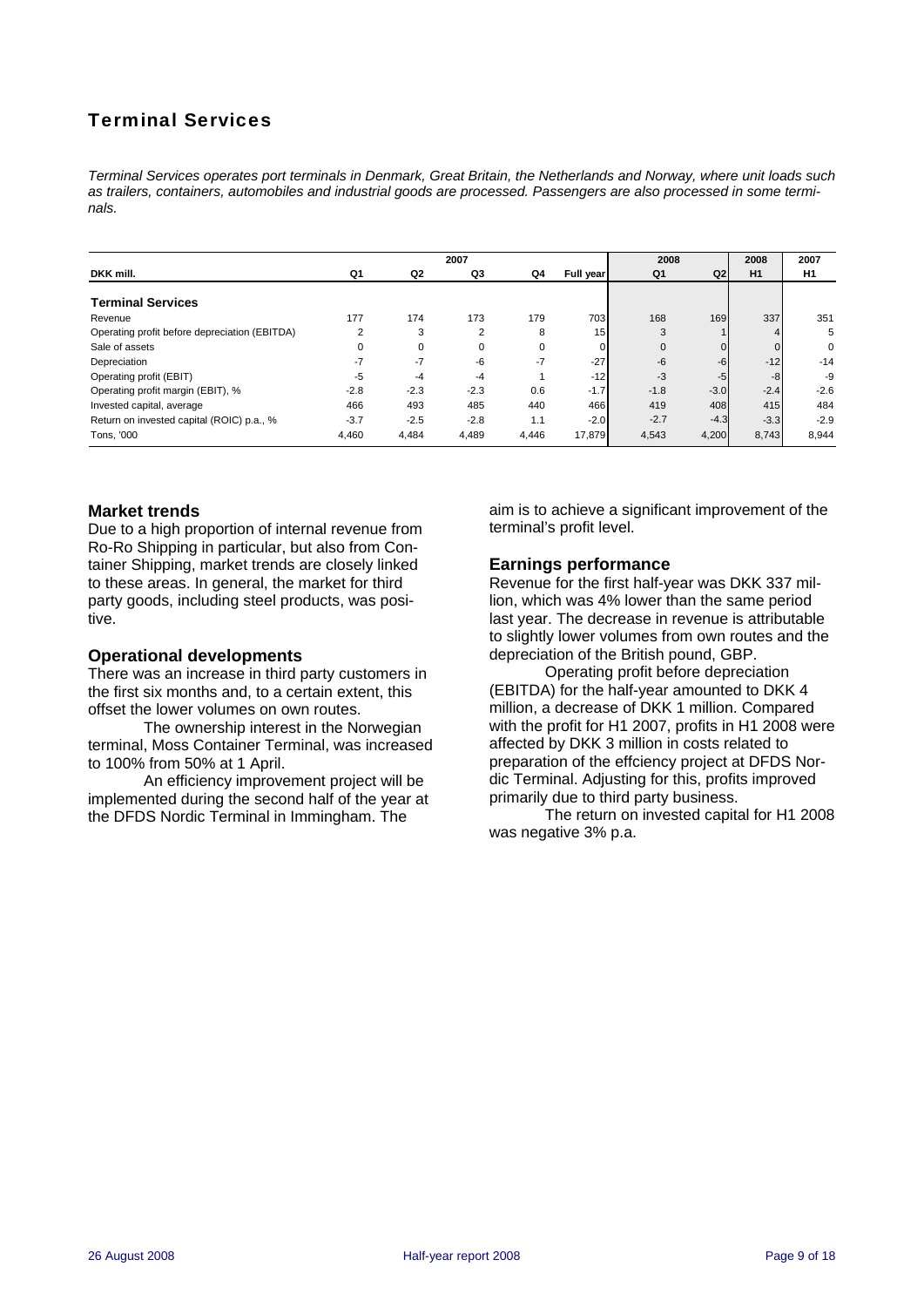### Trailer Services

*Trailer Services operates trailer companies in Norway, Sweden, Denmark, Finland, Germany, Belgium, the Netherlands, Great Britain and Ireland that primarily services the market with transport solutions using DFDS's route network.* 

| 2007                                          |          |                |                |          |           | 2008         |                 | 2008     | 2007           |
|-----------------------------------------------|----------|----------------|----------------|----------|-----------|--------------|-----------------|----------|----------------|
| DKK mill.                                     | Q1       | Q <sub>2</sub> | Q3             | Q4       | Full year | Q1           | Q <sub>2</sub>  | H1       | H <sub>1</sub> |
| <b>Trailer Services</b>                       |          |                |                |          |           |              |                 |          |                |
| Revenue                                       | 250      | 250            | 242            | 244      | 986       | 258          | 262             | 520      | 500            |
| Operating profit before depreciation (EBITDA) | 14       | 18             | 11             | 14       | 57        | 15           | 10 <sup>1</sup> | 25       | 32             |
| Sale of assets                                | $\Omega$ | $\Omega$       | $\Omega$       | $\Omega$ |           | $\mathbf{0}$ |                 | $\Omega$ | 0              |
| Depreciation                                  | -9       | -8             | -9             | -8       | $-34$     | -8           | $-6$            | $-14$    | $-17$          |
| Operating profit (EBIT)                       | 5        | 10             | $\overline{2}$ | 6        | 23        |              |                 | 11       | 15             |
| Operating profit margin (EBIT), %             | 2.0      | 4.0            | 0.8            | 2.5      | 2.3       | 2.7          | 1.5             | 2.1      | 3.0            |
| Invested capital, average                     | 209      | 201            | 212            | 233      | 218       | 234          | 229             | 232      | 208            |
| Return on invested capital (ROIC) p.a., %     | 10.7     | 16.6           | 6.4            | 9.1      | 10.4      | 13.5         | 5.5             | 8.8      | 13.0           |
| Shipments, '000                               | 22       | 22             | 21             | 21       | 86        | 21           | 22              | 43       | 44             |

#### **Market trends**

The main markets for Trailer Services are Sweden, the UK and Benelux. The activity level was relatively stable on the Scandinavian markets whereas market growth on the Continent slowed, resulting in an increase in price competition.

The increase in diesel costs resulted in a significant rise in haulage costs, which on some markets only can be passed on to customers to a limited degree. To some extent, this is due to a lag in the reflection of changed market conditions in new freight contracts. In addition, there is increasing competition from eastern European hauliers.

#### **Operational developments**

The total number of consignments for the halfyear declined by 2%, which was primarily due to the Belgian trailer operator who experienced a downward trend in car industry volumes.

The integration of the business area's activities continued during the first half-year with the establishment of a common trailer pool for several

companies and the further development of a joint door-door IT business system.

#### **Earnings performance**

Revenue for H1 rose by 4% to DKK 520 million due to diesel price surcharges and price rises whereas the number of consignments was 2% lower than the same period last year.

Operating profit before depreciation (EBITDA) fell by 22% to DKK 25 million, as the EBITDA margin was reduced to 4.8% from 6.4% in 2007. The lower profit is attributable to Trailer Services' Belgian trailer operator which accounts for around half of the business area's revenue. There was a negative impact on the company's earnings, partly due to an increase in haulage costs, which could only be charged forward to a limited extent, and partly due to problems related to the implementation of new IT business systems and the appointment of new management.

Small increases in profits were achieved for the other operations due to strict cost management and relatively stable market conditions.

The return on invested capital for H1 2008 was 9% p.a.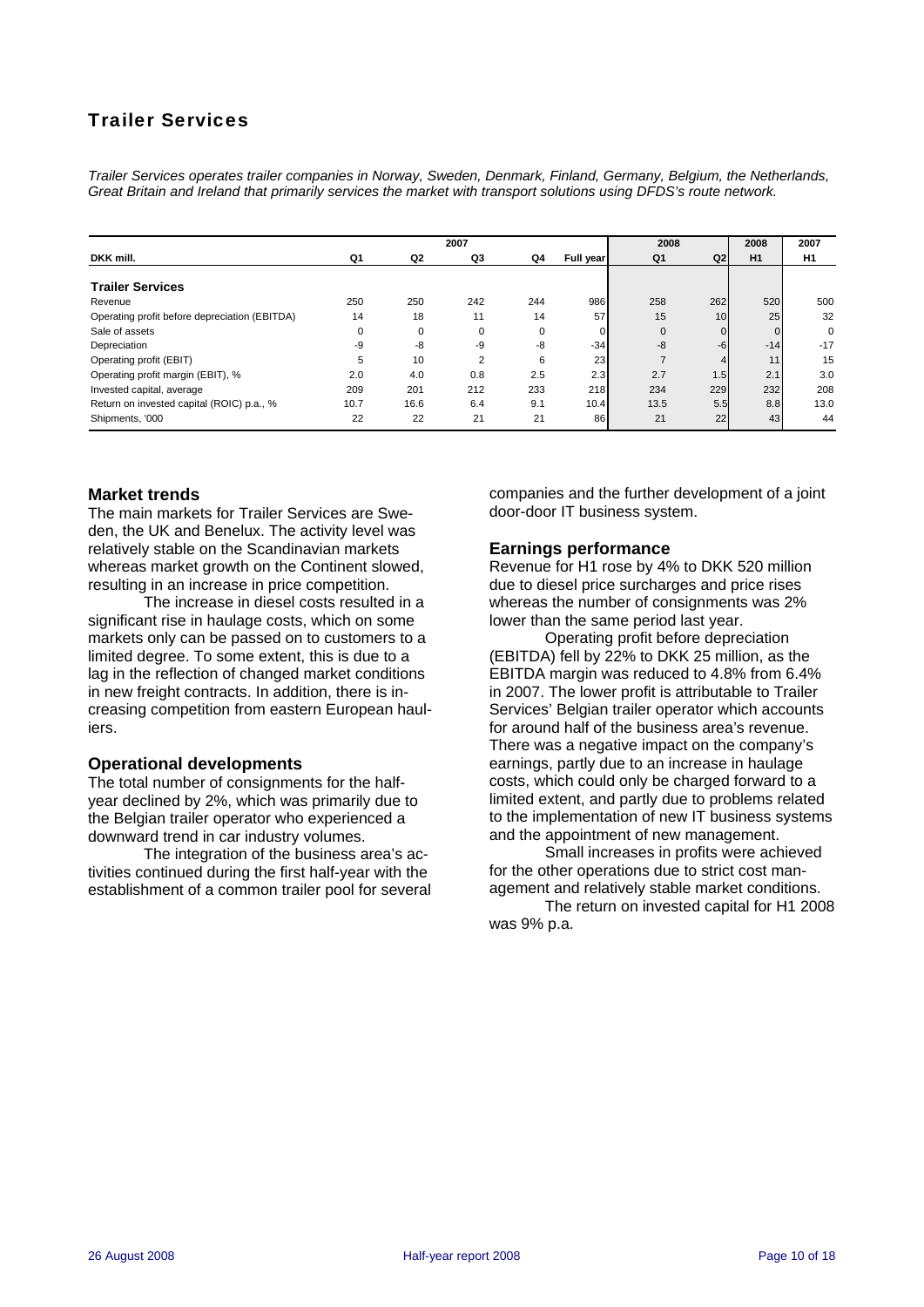### Statement by the Executive Board and Board of Directors

The Board of Directors and the Executive Board have today discussed and approved the interim financial report for the period 1 January – 30 June 2008 for DFDS A/S.

The interim financial report, which has not been audited or reviewed by the company's accountant, has been prepared in accordance with IAS 34, "Presentation of Interim Financial Statements", as adopted by the EU, and in accordance with additional Danish disclosure requirements for interim financial reports for listed companies.

We consider the interim financial report to provide a true and fair view of the Group's assets, liabilities and financial position at 30 June 2008 and of the result of the Group's operations and cash flows for the period 1 January – 30 June 2008.

We also consider the management's review to contain a fair account of the development of the Group's activities and financial position, the profit for the period and of the Group's financial position as a whole as well as a description of the most significant risks and uncertainties faced by the Group.

Copenhagen, 26 August 2008 Executive Board Niels Smedegaard Christian Merrild **CEO CEO CEO CEO CEO** Board of Directors Ivar Samrén Vagn Sørensen Claus Arnhild\* Chairman Vice-Chairman Michael Helbo\* Jill Lauritzen Melby Anders Moberg Thomas Mørk\* **Ingar Skaug Lene Skole** Lene Skole

\* Members of the board elected by the employees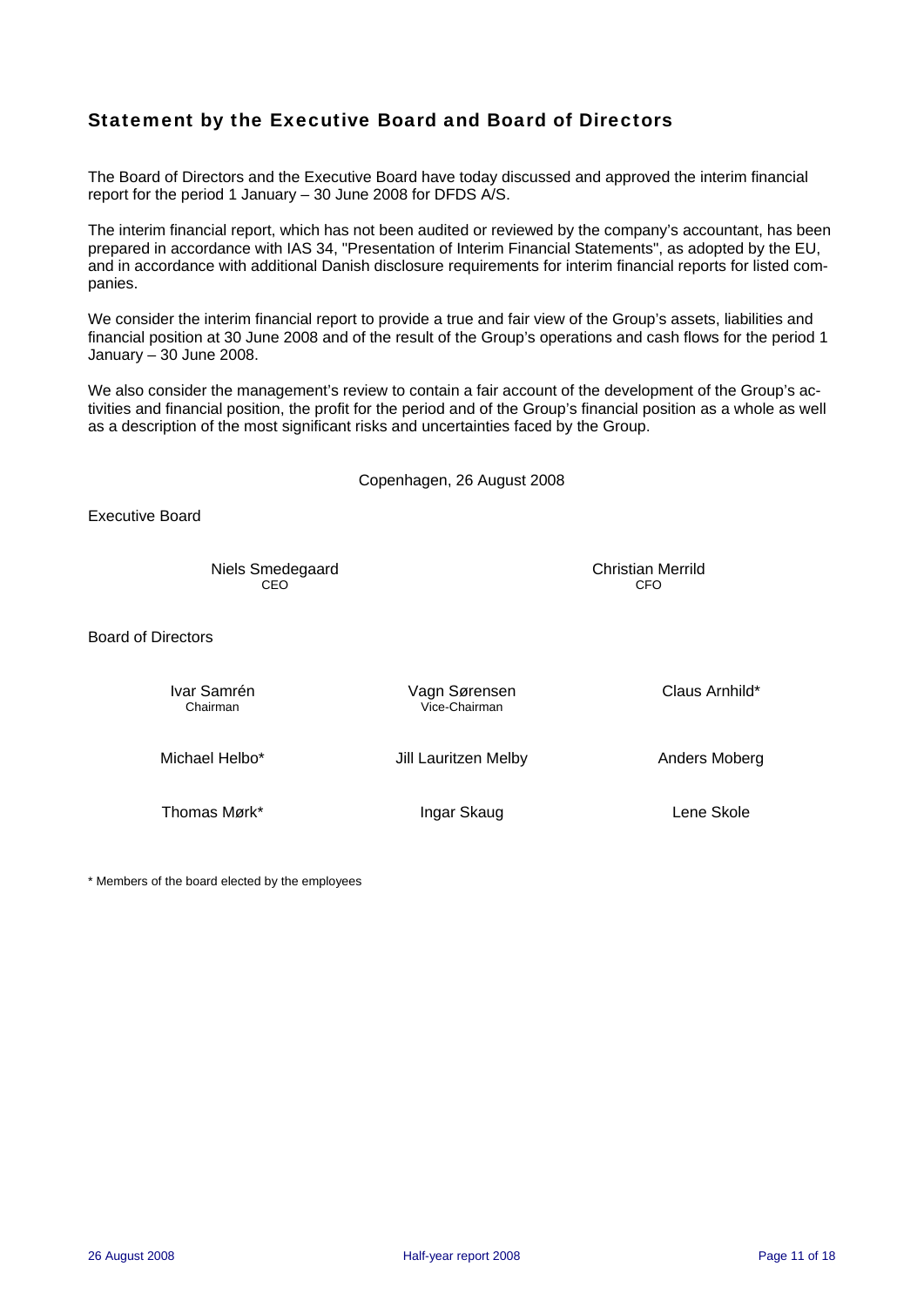## DFDS Group – Income Statement

|                                                           | 2008     | 2007           | 2008     | 2007     | 2007             |
|-----------------------------------------------------------|----------|----------------|----------|----------|------------------|
| DKK mill.                                                 | Q2       | Q <sub>2</sub> | H1       | H1       | <b>Full year</b> |
|                                                           |          |                |          |          |                  |
| Revenue                                                   | 2,209.1  | 2,103.8        | 4,153.2  | 3,983.8  | 8,310.3          |
| Costs:                                                    |          |                |          |          |                  |
| Operating costs related to ships                          | 1,229.1  | 1,081.7        | 2,413.5  | 2,143.1  | 4,434.7          |
| Charter hire                                              | 168.5    | 144.2          | 328.1    | 293.2    | 593.2            |
| Staff costs                                               | 400.4    | 370.0          | 767.4    | 736.0    | 1,529.1          |
| Other costs of operation, sales and administration        | 116.8    | 111.8          | 210.1    | 211.3    | 437.7            |
| Total costs                                               | 1,914.8  | 1,707.7        | 3,719.1  | 3,383.6  | 6,994.7          |
| Operating profit before depreciation (EBITDA)             | 294.3    | 396.1          | 434.1    | 600.2    | 1,315.6          |
|                                                           |          |                |          |          |                  |
| Share of profit of associates                             | $-0.7$   | 1.1            | $-1.3$   | $-0.1$   | $-2.2$           |
| Profit/loss on disposal of ships, buildings and terminals | 30.4     | 0.0            | 30.4     | $-1.7$   | 32.5             |
| Depreciation and impairment                               |          |                |          |          |                  |
| Ships                                                     | $-111.0$ | $-108.2$       | $-222.8$ | $-228.6$ | $-451.9$         |
| Other fixed assets                                        | $-33.7$  | $-37.9$        | $-67.1$  | $-73.6$  | $-143.9$         |
| Value adjustment goodwill/negative goodwill               | 0.7      | 0.3            | 3.6      | 0.5      | 2.0              |
| Total depreciation and impairment                         | $-144.0$ | $-145.8$       | $-286.3$ | $-301.7$ | $-593.8$         |
| <b>Operating profit (EBIT)</b>                            | 180.0    | 251.4          | 176.9    | 296.7    | 752.1            |
| Financial income                                          | 27.2     | 39.6           | 32.7     | 43.1     | 26.8             |
| <b>Financial expenses</b>                                 | $-80.9$  | $-97.0$        | $-141.1$ | $-158.7$ | $-253.1$         |
| Profit before tax                                         | 126.3    | 194.0          | 68.5     | 181.1    | 525.8            |
| Tax on profit                                             | $-1.6$   | $-17.2$        | $-8.3$   | $-22.3$  | $-114.1$         |
| Profit for the period                                     | 124.7    | 176.8          | 60.2     | 158.8    | 411.7            |
| Attributable to:                                          |          |                |          |          |                  |
| Equity holders of DFDS A/S                                | 121.5    | 173.9          | 55.2     | 153.9    | 400.4            |
| Minority interests                                        | 3.2      | 2.9            | 5.0      | 4.9      | 11.3             |
|                                                           | 124.7    | 176.8          | 60.2     | 158.8    | 411.7            |
| Basic earnings per share (EPS) of DKK 100                 | 15.81    | 22.76          | 7.19     | 20.17    | 52.40            |
| Diluted earnings per share (EPS-D) of DKK 100             | 15.77    | 22.60          | 7.15     | 19.87    | 52.01            |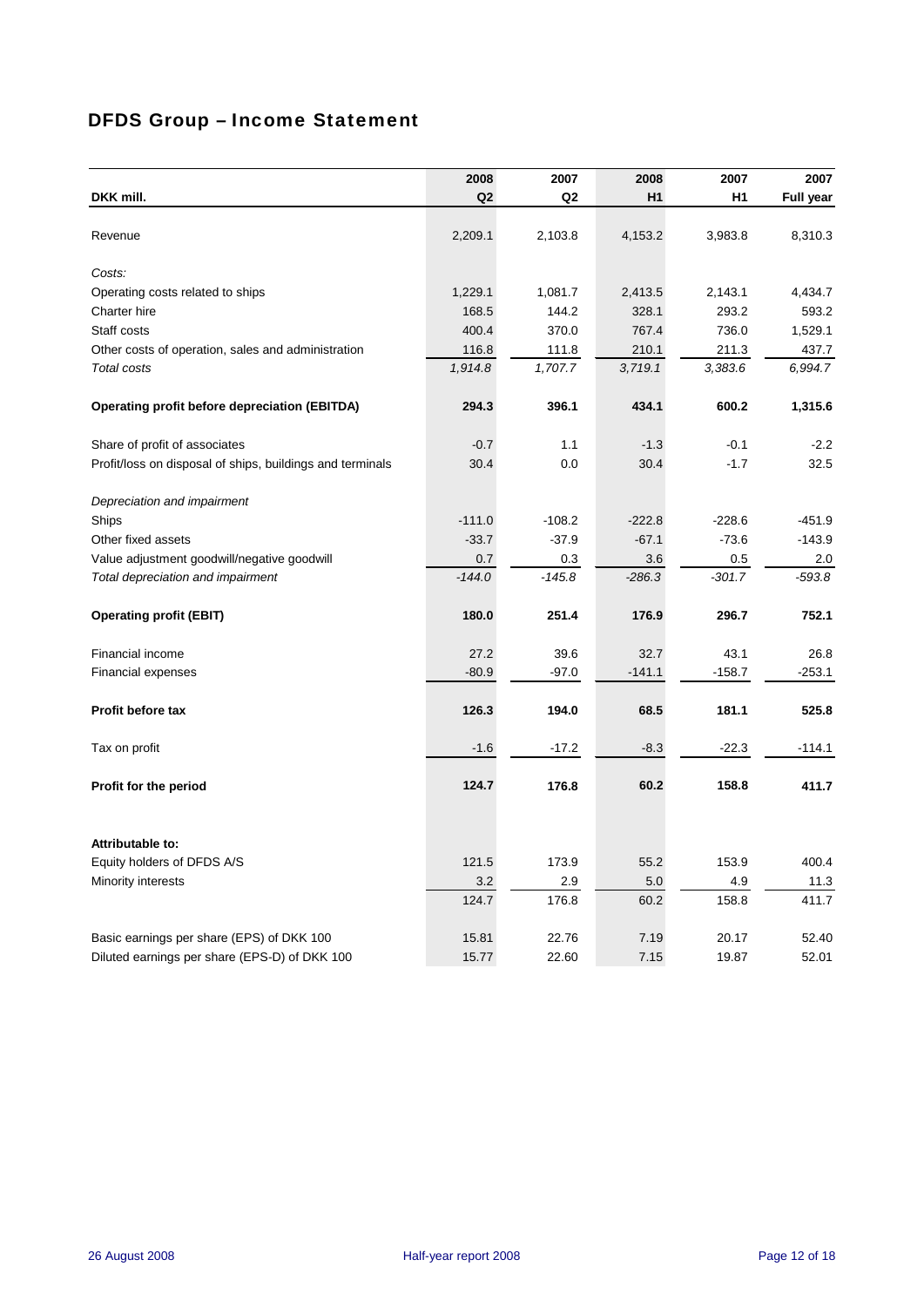## DFDS Group – Balance Sheet, Assets

|                                      | 30.06.  | 30.06.  | 31.12.  |
|--------------------------------------|---------|---------|---------|
| DKK mill.                            | 2008    | 2007    | 2007    |
|                                      |         |         |         |
| <b>Non-current assets</b>            |         |         |         |
|                                      |         |         |         |
| Goodwill                             | 336.7   | 302.4   | 327.4   |
| Other non-current intangible assets  | 94.1    | 134.0   | 111.4   |
| Software                             | 35.2    | 39.6    | 36.1    |
| Development projects in progress     | 13.7    | 5.3     | 9.6     |
| Total non-current intangible assets  | 479.7   | 481.3   | 484.5   |
|                                      | 75.2    | 69.2    | 76.5    |
| <b>Buildings</b><br><b>Terminals</b> | 325.2   | 373.3   | 348.1   |
|                                      |         |         |         |
| Ships                                | 6,058.2 | 6,808.0 | 6,404.6 |
| Equipment, etc.                      | 268.0   | 320.8   | 299.4   |
| Work in progress and prepayments     | 171.7   | 20.3    | 27.4    |
| Total non-current tangible assets    | 6,898.3 | 7,591.6 | 7,156.0 |
| Investments in associates            | 1.1     | 6.4     | 11.4    |
| Receivables                          | 3.0     | 3.0     | 3.0     |
| <b>Securities</b>                    | 25.9    | 24.6    | 25.8    |
| Deferred tax assets                  | 71.6    | 77.0    | 75.2    |
| Total other non-current assets       | 101.6   | 111.0   | 115.4   |
| <b>Total non-current assets</b>      | 7,479.6 | 8,183.9 | 7,755.9 |
|                                      |         |         |         |
| Inventories                          | 103.7   | 79.6    | 96.2    |
| Trade receivables                    | 1,053.6 | 921.9   | 935.2   |
| Amounts owed by associates           | 27.8    | 11.5    | 9.5     |
| Other receivables and current assets | 139.8   | 166.8   | 79.1    |
| Prepayments                          | 98.4    | 123.0   | 98.1    |
| Cash at bank and in hand             | 390.4   | 392.6   | 494.3   |
|                                      | 1,813.7 | 1,695.4 | 1,712.4 |
| Assets classified as held for sale   | 185.1   | 0.0     | 141.8   |
| <b>Total current assets</b>          | 1,998.8 | 1,695.4 | 1,854.2 |
| <b>Total assets</b>                  | 9,478.4 | 9,879.3 | 9,610.1 |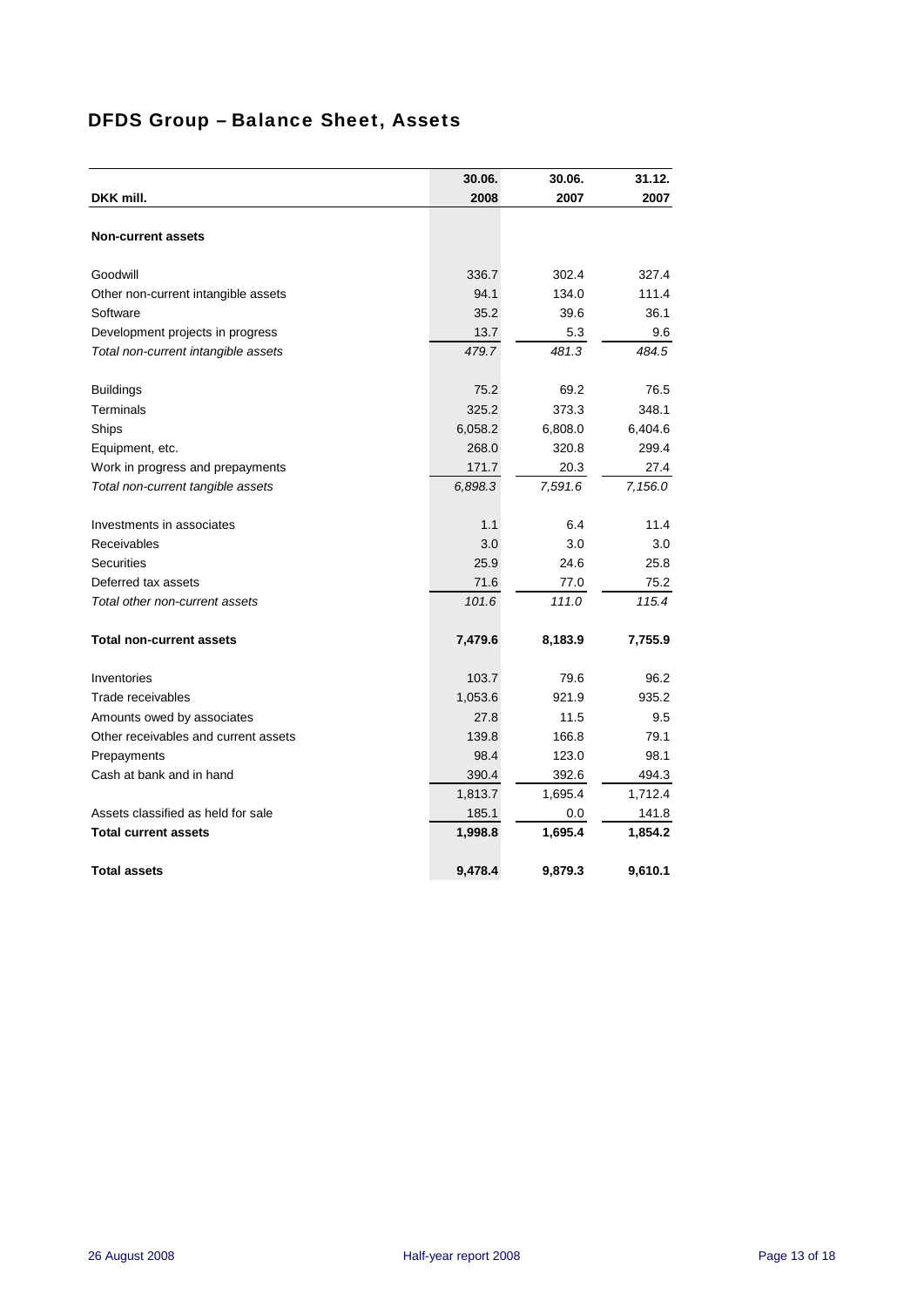# DFDS Group – Balance Sheet, Equity and Liabilities

|                                                         | 30.06.  | 30.06.  | 31.12.  |
|---------------------------------------------------------|---------|---------|---------|
| DKK mill.                                               | 2008    | 2007    | 2007    |
|                                                         |         |         |         |
| <b>Equity</b>                                           |         |         |         |
| Share capital                                           | 800.0   | 800.0   | 800.0   |
| <b>Reserves</b>                                         | $-22.9$ | $-25.9$ | $-53.5$ |
| Retained earnings                                       | 2,740.2 | 2,541.0 | 2,676.3 |
| Proposed dividends                                      | 0.0     | 0.0     | 114.9   |
| Total equity attributable to equity holders of DFDS A/S | 3,517.3 | 3,315.1 | 3,537.7 |
| Minority interests                                      | 96.7    | 111.0   | 115.6   |
| <b>Total equity</b>                                     | 3,614.0 | 3,426.1 | 3,653.3 |
| Interest bearing liabilities                            | 3,323.4 | 4,012.8 | 3,644.8 |
| Deferred tax                                            | 226.7   | 220.2   | 222.4   |
| Pension and jubilee liabilities                         | 214.5   | 241.7   | 226.7   |
| Other provisions                                        | 0.7     | 0.0     | 1.1     |
| Total non-current liabilities                           | 3,765.3 | 4,474.7 | 4,095.0 |
|                                                         |         |         |         |
| Interest bearing liabilities                            | 670.9   | 694.7   | 707.7   |
| Trade payables                                          | 420.7   | 382.2   | 411.5   |
| Amounts owed by associates                              | 0.5     | 0.2     | 0.0     |
| Other provisions                                        | 14.9    | 15.5    | 25.2    |
| Corporation tax                                         | 30.6    | 28.4    | 22.5    |
| Other payables                                          | 622.6   | 602.8   | 567.2   |
| Deferred income                                         | 211.4   | 254.7   | 120.3   |
|                                                         | 1,971.6 | 1,978.5 | 1,854.4 |
| Liabilities related to assets held for sale             | 127.5   | 0.0     | 7.4     |
| <b>Total current liabilities</b>                        | 2,099.1 | 1,978.5 | 1,861.8 |
| <b>Total liabilites</b>                                 | 5,864.4 | 6,453.2 | 5,956.8 |
| <b>Total equity and liabilities</b>                     | 9,478.4 | 9,879.3 | 9,610.1 |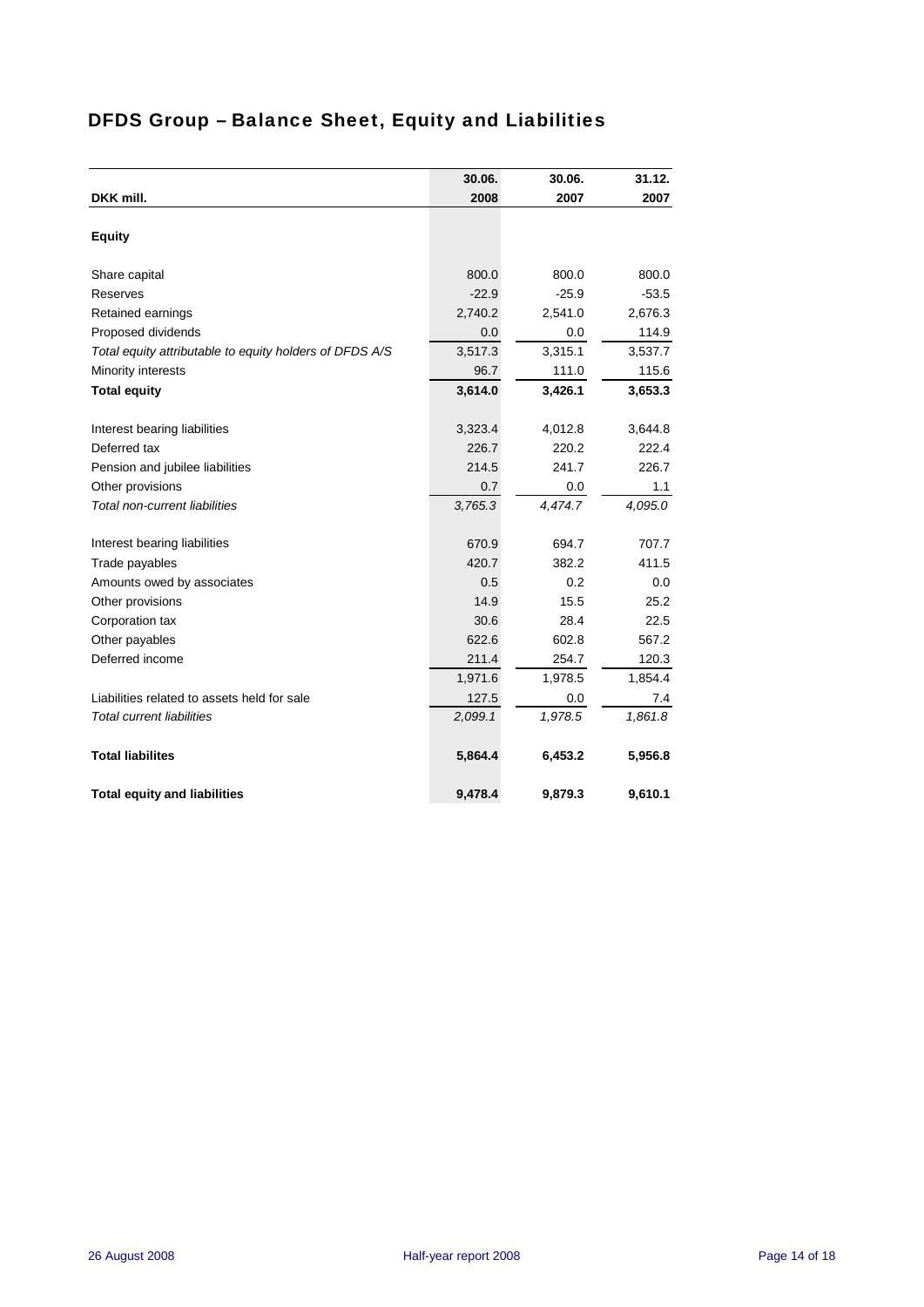# Statement of changes in equity – Consolidated

|                                                                                                | Share   |                         | <b>Reserves</b> |                                             |                    | Retained   | Proposed  | <b>Total equity</b>       | <b>Minority</b> | Total      |
|------------------------------------------------------------------------------------------------|---------|-------------------------|-----------------|---------------------------------------------|--------------------|------------|-----------|---------------------------|-----------------|------------|
| DKK mio.                                                                                       | capital | Currency<br>translation |                 | <b>Hedging Revaluation</b><br>of securities | Treasury<br>shares | earnings   | dividends | attributable to<br>equity | interests       |            |
|                                                                                                |         |                         |                 |                                             |                    |            |           |                           |                 |            |
| Equity at 1 January 2007                                                                       | 800.0   | 16.1                    | $-91.3$         | 12.5                                        | $-39.1$            | 2,372.0    | 83.7      | 3,153.9                   | 111.4           | 3,265.3    |
| Equity movements H1 2007                                                                       |         |                         |                 |                                             |                    |            |           |                           |                 |            |
| Foreign exchange adjustment relating to                                                        |         |                         |                 |                                             |                    |            |           |                           |                 |            |
| foreign companies' beginning equity and                                                        |         |                         |                 |                                             |                    |            |           |                           |                 |            |
| goodwill<br>Effect of difference between year-end and                                          |         | $-3.9$                  |                 |                                             |                    |            |           | $-3.9$                    | $-0.1$          | $-4.0$     |
| average rates on profit                                                                        |         | 0.4                     |                 |                                             |                    |            |           | 0.4                       | 0.0             | 0.4        |
| Value adjustment of hedging instruments                                                        |         |                         | 41.2            |                                             |                    |            |           | 41.2                      | 0.2             | 41.4       |
| Value adjustment of hedging instruments<br>transferred to revenue                              |         |                         | $-2.7$          |                                             |                    |            |           | $-2.7$                    |                 | $-2.7$     |
| Value adjustment of hedging instruments                                                        |         |                         |                 |                                             |                    |            |           |                           |                 |            |
| transferred to operating expenses                                                              |         |                         | 27.6            |                                             |                    |            |           | 27.6                      |                 | 27.6       |
| Value adjustment of hedging instruments<br>transferred to financial expenses                   |         |                         | 10.3            |                                             |                    |            |           | 10.3                      |                 | 10.3       |
| Tax of equity movements                                                                        |         |                         | 0.3             |                                             |                    |            |           | 0.3                       |                 | 0.3        |
| Value adjustment of securities                                                                 |         |                         |                 | $-0.7$                                      |                    |            |           | $-0.7$                    |                 | $-0.7$     |
| Net income/(expense) recognised directly in                                                    |         |                         |                 |                                             |                    |            |           |                           |                 |            |
| equity                                                                                         | 0.0     | $-3.5$                  | 76.7            | $-0.7$                                      | 0.0                | 0.0        | 0.0       | 72.5                      | 0.1             | 72.6       |
| Profit for the period                                                                          |         |                         |                 |                                             |                    | 153.9      |           | 153.9                     | 4.9             | 158.8      |
| Total recognised income                                                                        | 0.0     | $-3.5$                  | 76.7            | $-0.7$                                      | 0.0                | 153.9      | 0.0       | 226.4                     | 5.0             | 231.4      |
| Distributed dividends                                                                          |         |                         |                 |                                             |                    |            | $-84.1$   | $-84.1$                   | $-1.0$          | $-85.1$    |
| Adjustments of distributed dividends 2006                                                      |         |                         |                 |                                             |                    | $-0.4$     | 0.4       | 0.0                       |                 | 0.0        |
| Disposal of minority interests                                                                 |         |                         |                 |                                             |                    |            |           | 0.0                       | $-4.4$          | $-4.4$     |
| Vested re. share-based payment                                                                 |         |                         |                 |                                             |                    | 9.5        |           | 9.5                       |                 | 9.5        |
| Sale of treasury shares related to exercise of<br>share options                                |         |                         |                 |                                             | 3.4                | 5.6        |           | 9.0                       |                 | 9.0        |
| Other adjustments                                                                              |         |                         |                 |                                             |                    | 0.4        |           | 0.4                       |                 | 0.4        |
| Equity movements H1 2007                                                                       | 0.0     | $-3.5$                  | 76.7            | $-0.7$                                      | 3.4                | 169.0      | $-83.7$   | 161.2                     | $-0.4$          | 160.8      |
|                                                                                                |         |                         |                 |                                             |                    |            |           |                           |                 |            |
| Equity at 30 June 2007                                                                         | 800.0   | 12.6                    | $-14.6$         | 11.8                                        | $-35.7$            | 2,541.0    | 0.0       | 3,315.1                   | 111.0           | 3,426.1    |
|                                                                                                |         |                         |                 |                                             |                    |            |           |                           |                 |            |
|                                                                                                |         |                         |                 |                                             |                    |            |           |                           |                 |            |
|                                                                                                |         |                         |                 |                                             |                    |            |           |                           |                 |            |
| Equity at 1 January 2008                                                                       | 800.0   | $-4.1$                  | $-27.3$         | 11.8                                        | $-33.9$            | 2,676.3    | 114.9     | 3,537.7                   | 115.6           | 3,653.3    |
| Equity movements H1 2008                                                                       |         |                         |                 |                                             |                    |            |           |                           |                 |            |
| Foreign exchange adjustment relating to<br>foreign companies' beginning equity and<br>goodwill |         | $-10.0$                 |                 |                                             |                    |            |           | $-10.0$                   | 0.0             | $-10.0$    |
| Effect of difference between year-end and                                                      |         |                         |                 |                                             |                    |            |           |                           |                 |            |
| average rates on profit                                                                        |         | 0.0                     |                 |                                             |                    |            |           | 0.0                       | 0.0             | 0.0        |
| Value adjustment of hedging instruments                                                        |         |                         | 25.5            |                                             |                    |            |           | 25.5                      | 0.2             | 25.7       |
| Value adjustment of hedging instruments<br>transferred to revenue                              |         |                         | 1.0             |                                             |                    |            |           | 1.0                       |                 | 1.0        |
| Value adjustment of hedging instruments<br>transferred to operating expenses                   |         |                         | 12.9            |                                             |                    |            |           | 12.9                      |                 | 12.9       |
| Value adjustment of hedging instruments                                                        |         |                         |                 |                                             |                    |            |           |                           |                 |            |
| transferred to financial expenses                                                              |         |                         | $-2.1$          |                                             |                    |            |           | $-2.1$                    |                 | $-2.1$     |
| Tax of equity movements<br>Value adjustment of securities                                      |         |                         | 0.3             | 0.0                                         |                    |            |           | 0.3<br>0.0                |                 | 0.3<br>0.0 |
|                                                                                                |         |                         |                 |                                             |                    |            |           |                           |                 |            |
| Net income/(expense) recognised directly in<br>equity                                          | 0.0     | $-10.0$                 | 37.6            | 0.0                                         | 0.0                | 0.0        | 0.0       | 27.6                      | 0.2             | 27.8       |
| Profit for the period                                                                          |         |                         |                 |                                             |                    | 55.2       | 0.0       | 55.2                      | 5.0             | 60.2       |
| Total recognised income                                                                        | 0.0     | $-10.0$                 | 37.6            | 0.0                                         | $0.0\,$            | 55.2       | 0.0       | 82.8                      | 5.2             | 88.0       |
| Distributed dividends                                                                          |         |                         |                 |                                             |                    |            | $-115.2$  | $-115.2$                  |                 | $-115.2$   |
| Adjustments of distributed dividends 2007                                                      |         |                         |                 |                                             |                    | $-0.3$     | 0.3       | 0.0                       |                 | 0.0        |
| Disposal of minority interests                                                                 |         |                         |                 |                                             |                    |            |           | 0.0                       | $-24.1$         | $-24.1$    |
| Vested re. share-based payment                                                                 |         |                         |                 |                                             |                    | 3.5        |           | 3.5                       |                 | 3.5        |
| Sale of treasury shares related to exercise of<br>share options                                |         |                         |                 |                                             | 3.0                |            |           | 8.3                       |                 | 8.3        |
| Other adjustments                                                                              |         |                         |                 |                                             |                    | 5.3<br>0.2 |           | 0.2                       |                 | 0.2        |
|                                                                                                |         |                         |                 |                                             |                    |            |           |                           |                 |            |
| Equity movements H1 2008                                                                       | 0.0     | $-10.0$                 | 37.6            | 0.0                                         | 3.0                | 63.9       | $-114.9$  | $-20.4$                   | $-18.9$         | $-39.3$    |
| Equity at 30 June 2008                                                                         | 800.0   | $-14.1$                 | 10.3            | 11.8                                        | $-30.9$            | 2,740.2    | 0.0       | 3,517.3                   | 96.7            | 3,614.0    |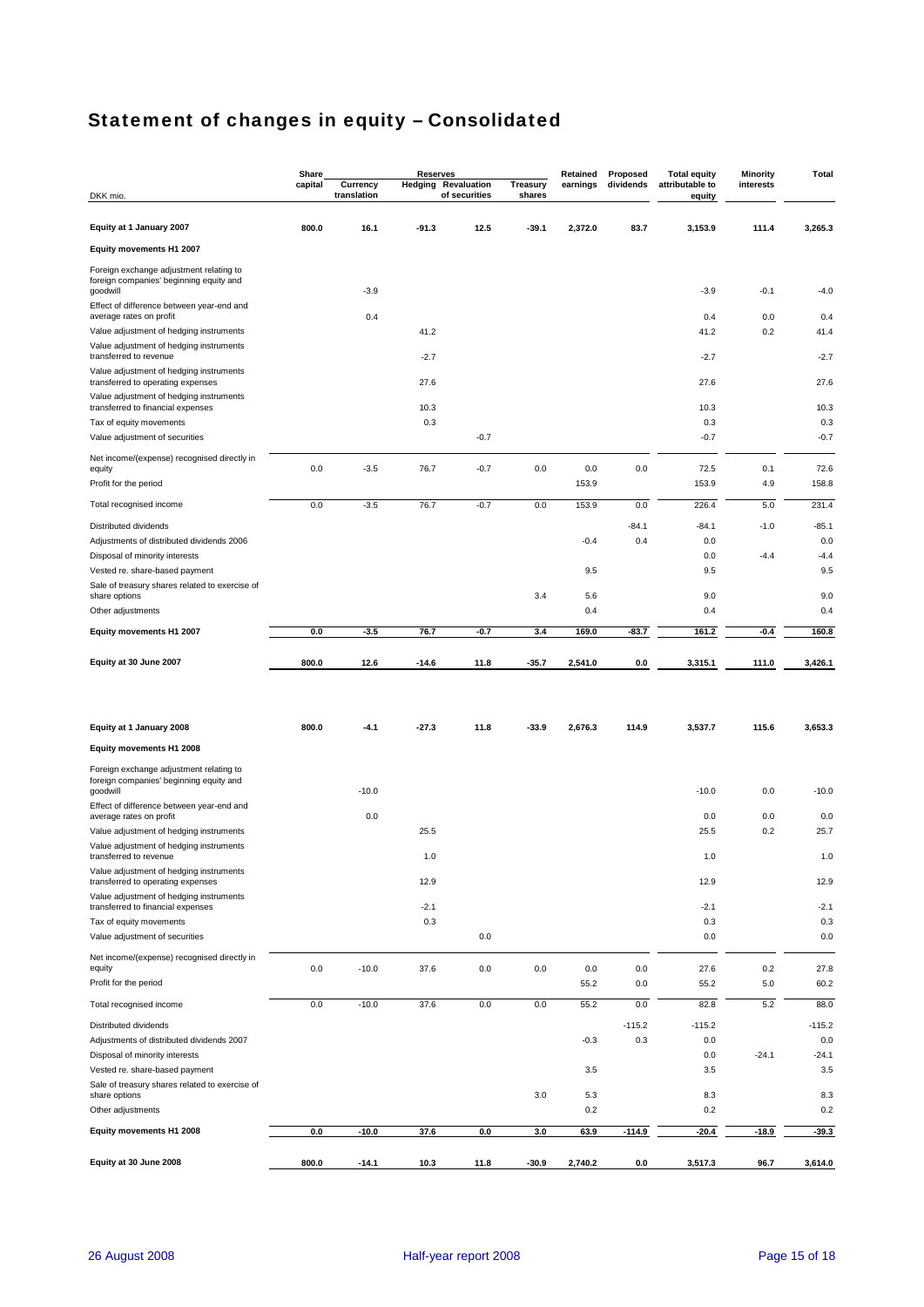### DFDS Consolidated Cash Flow Statement

|                                                                | 2008           | 2007     | 2008     | 2007           | 2007             |
|----------------------------------------------------------------|----------------|----------|----------|----------------|------------------|
| DKK mill.                                                      | Q <sub>2</sub> | Q2       | H1       | H <sub>1</sub> | <b>Full year</b> |
|                                                                |                |          |          |                |                  |
| Operating profit before depreciation (EBITDA)                  | 294.3          | 396.1    | 434.1    | 600.2          | 1,315.6          |
| Adjustments for non-liquid operating items, etc.               | 2.6            | 1.1      | 2.8      | 12.3           | 26.4             |
| Change in working capital                                      | 27.9           | 4.3      | 15.5     | 21.6           | $-47.7$          |
| Payment of pension liabilities and other provisions            | $-4.4$         | $-2.2$   | $-6.2$   | $-4.0$         | $-10.4$          |
| Cash flow from operating activities, gross                     | 320.4          | 399.3    | 446.2    | 630.1          | 1,283.9          |
| Interest income                                                | 13.0           | 10.8     | 23.3     | 18.8           | 50.9             |
| Interest expenses                                              | $-88.4$        | $-101.1$ | $-123.4$ | $-118.9$       | $-274.4$         |
| Taxes paid                                                     | $-7.2$         | $-3.4$   | $-9.0$   | $-5.3$         | $-19.6$          |
| Cash flow from operating activities, net                       | 237.8          | 305.6    | 337.1    | 524.7          | 1,040.8          |
| Ships                                                          | 124.0          | $-26.4$  | $-61.1$  | $-92.7$        | $-44.0$          |
| <b>Buildings and terminals</b>                                 | $-3.1$         | $-4.9$   | $-4.3$   | $-8.3$         | $-14.9$          |
| Equipment, etc.                                                | 0.3            | $-12.0$  | $-1.2$   | $-28.9$        | $-44.4$          |
| Purchase of non-current intangible assets                      | $-6.3$         | $-3.8$   | $-9.3$   | $-7.7$         | $-14.5$          |
| Acquisition of companies and activities                        | 0.2            | 0.0      | $-0.3$   | 0.0            | $-22.6$          |
| Acquisition of minority interests                              | $-27.1$        | $-0.6$   | $-29.4$  | $-11.5$        | $-12.6$          |
| Associates                                                     | 1.0            | 2.0      | 1.4      | 2.0            | 2.2              |
| Cash flow from investing activities                            | 89.0           | $-45.7$  | $-104.2$ | $-147.1$       | $-150.8$         |
| Cash flow from financing activities                            |                |          |          |                |                  |
| Change in loans secured by mortgages in ships                  | $-113.6$       | $-107.9$ | $-176.5$ | $-252.0$       | $-543.9$         |
| Change in other non-current investments                        | 0.0            | 0.2      | 0.0      | 4.0            | 4.6              |
| Change in other financial loans                                | $-53.8$        | $-39.9$  | $-64.9$  | $-32.7$        | $-79.6$          |
| Payment of financial lease liabilities                         | $-7.8$         | $-13.8$  | $-15.6$  | $-25.7$        | $-39.3$          |
| Change in operating credits                                    | $-8.1$         | 33.8     | 28.9     | 22.8           | $-38.5$          |
| Exercise of share options                                      | 5.5            | 0.4      | 8.3      | 9.0            | 12.9             |
| Dividends paid to shareholders                                 | $-115.2$       | $-83.8$  | $-115.2$ | $-83.8$        | $-85.0$          |
| Cash flow from financing activities                            | $-293.0$       | $-211.0$ | $-335.0$ | $-358.4$       | $-768.8$         |
| Cash flow for the period                                       | 33.8           | 48.9     | $-102.1$ | 19.2           | 121.2            |
| Cash at bank and in hand and securities at beginning of period | 0.0            | 0.0      | 494.3    | 371.4          | 371.4            |
| Foreign exchange adjustments                                   | 0.7            | 2.9      | $-1.8$   | 2.0            | 1.7              |
| Cash at bank and in hand and securities at end of period       | 34.5           | 51.8     | 390.4    | 392.6          | 494.3            |

*The above cannot be derived directly from the income statement and the balance sheet*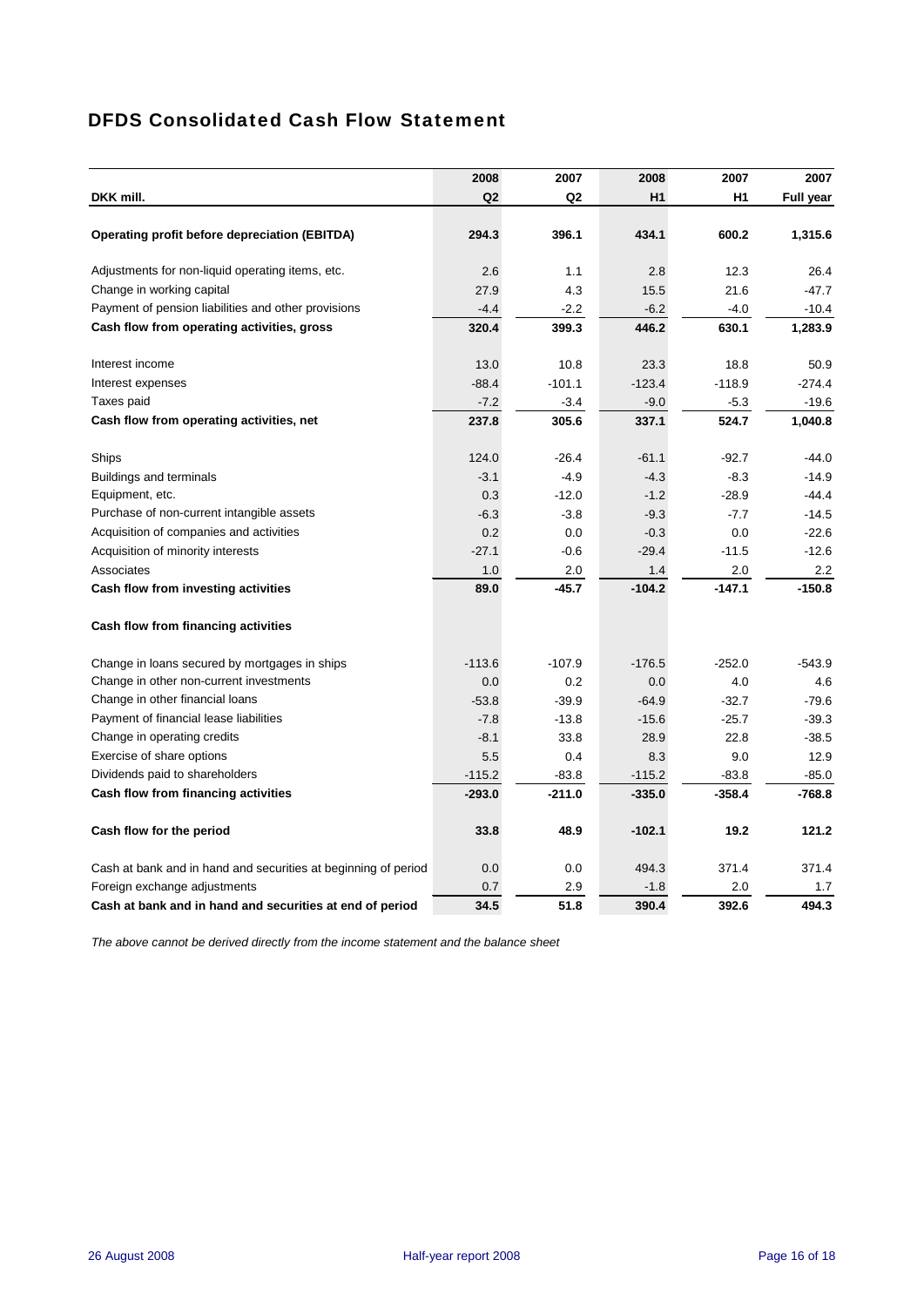### **Notes**

#### **Note 1 Accounting policies**

The interim report is presented in compliance with IAS 34, "Presentation of Interim Financial Statements", as approved by the EU, and also in accordance with additional Danish disclosure requirements for interim reports for listed companies.

The accounting policies applied remains unchanged in relation to the annual report 2007, to which reference is made.

The annual report 2007 contains a full description of the accounting policies applied.

#### **Note 2 Segment details**

**DKK mill.**

|                                 | Ro-Ro<br>Shipping | Container<br>Shipping | Passenger<br>Shipping | Terminal<br>Services | Trailer<br>Services | Tramp<br>Shipping | Non-<br>allocated | Total   |
|---------------------------------|-------------------|-----------------------|-----------------------|----------------------|---------------------|-------------------|-------------------|---------|
| H1 2007                         |                   |                       |                       |                      |                     |                   |                   |         |
| Revenue from external customers | 1,657.1           | 787.3                 | 844.0                 | 149.1                | 487.6               | 55.5              | 3.2               | 3,983.8 |
| Inter-segment revenue           | 122.1             | 18.5                  | 5.7                   | 202.2                | 12.8                | 0.0               | 70.2              | 431.5   |
| Total revenue                   | 1,779.2           | 805.8                 | 849.7                 | 351.3                | 500.4               | 55.5              | 73.4              | 4,415.3 |
| <b>Profit before tax</b>        | 261.2             | 21.2                  | $-74.4$               | $-14.8$              | 12.1                | $-6.7$            | $-17.5$           | 181.1   |
| Tax on profit                   |                   |                       |                       |                      |                     |                   | $-22.3$           | $-22.3$ |
| Profit for the period           |                   |                       |                       |                      |                     |                   | $-39.8$           | 158.8   |
|                                 | Ro-Ro             | Container             | Passenger             | Terminal             | Trailer             | Tramp             | Non-              |         |
|                                 | Shipping          | Shipping              | Shipping              | Services             | Services            | Shipping          | allocated         | Total   |
| H1 2008                         |                   |                       |                       |                      |                     |                   |                   |         |
| Revenue from external customers | 1,784.4           | 854.0                 | 817.9                 | 145.9                | 511.7               | 37.2              | 2.1               | 4,153.2 |
| Inter-segment revenue           | 138.6             | 17.3                  | 5.1                   | 191.4                | 8.8                 | 0.0               | 94.6              | 455.8   |
| Total revenue                   | 1,923.0           | 871.3                 | 823.0                 | 337.3                | 520.5               | 37.2              | 96.7              | 4,609.0 |
| Profit before tax               | 214.8             | 1.0                   | $-151.5$              | $-13.2$              | 8.5                 | 31.0              | $-22.1$           | 68.5    |
| Tax on profit                   |                   |                       |                       |                      |                     |                   | $-8.3$            | $-8.3$  |
| Profit for the period           |                   |                       |                       |                      |                     |                   | $-30.4$           | 60.2    |